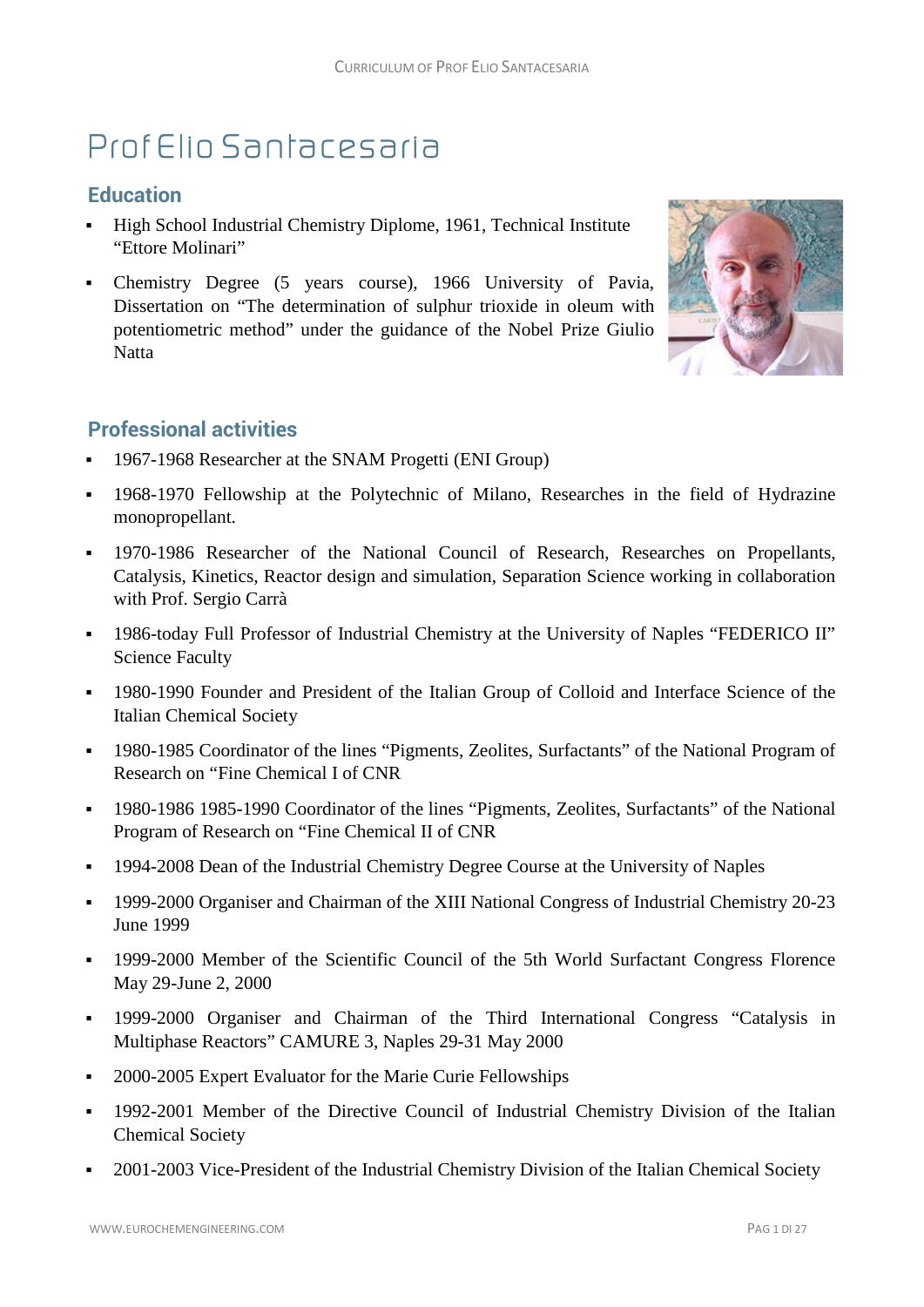- 2004-2009 President of the Industrial Chemistry Division of the Italian Chemical Society
- 2004-today Co-Chairman of the Annual Meetings of the joint Meetings DGMK-SCI and co-Editor of the Proceedings
- <sup>2004-2005</sup> Organiser and Chairman of the XVI National Congress of Industrial Chemistry 14-17 June 2005
- 2005-2006 Member of the Scientific Council of the XXII National Congress of the Italian Chemical Society, Florence 10-15 September 2006
- <sup>•</sup> 2006-2007 Member of the Scientific Council for the 41th World Chemistry Congress IUPAC Turin, August 5-11
- <sup>2005-2007</sup> Member of the Scientific Council of the XXIII National Congress of the Italian Chemical Society, Sorrento 5-10 July 2009
- <sup>2009-2012</sup> Responsible partner of the EC Project COPIRIDE on Process Intensification
- <sup>2010-2012</sup> Past President of the Industrial Chemistry Division
- <sup>•</sup> 2011 Awarded with the Gold Medal "Emanuele Paternò" by the Italian Chemical Society
- Nov. 2012 Retired from University
- <sup>2013-Now CEO</sup> of the Eurochem Engineering srl

Moreover Prof. Elio Santacesaria has been invited to take part in **Conferences in Italy and in different countries** like Germany, India, China, Malesia, Mexico in particular on themes related to Biofuels and Biorefineries.

- He has presented lectures at many Congresses.
- He has organized Intensive courses on: Colloids and Interface Science, Surfactants, Microreactors, Formulations, Safety in Industry.
- He has participated as teacher in the above mentioned courses and in other ones on: Catalysis, Reactor design and Simulation, Kinetics and Mass transfer.
- He has been consultant or stipulated contracts with all the most important Italian chemistry companies and with some foreign Companies, such as: **ASER**, **AUSIMONT** (now **SOLVAY**), **Desmet-BALLESTRA**, **CAFFARO**, **CHIMECO**, **COBARR** (**Mossi & Ghisolfi Group**), **CONSER SpA**, **DOW ITALIA**, **ENICHEM**, **EURON** (**ENI Group**), **EUROTECNICA**, **KEMIS**, **GLARIS**, **FLORIS**, **LAMBERTI SpA**, **MONTEFIBRE**, **MYTHEN**, **NOVAMONT**, **PRESSINDUSTRIA**, **REDOIL**, **SCIENTIFIC DESIGN** (**USA**), **SISAS**, **SOLVAY ITALIA**,**TELESPAZIO**, **TYSSEN**.
- He has been funded for the research also by the Ministry of the research and University (MIUR), by the Ministry of Foreign Affairs for a collaboration Italia-Mexico, by the European Community - Project COPIRIDE, by the Ministry of Agriculture and by many private industries.
- He is the founder and has been the head of the Naples Industrial Chemistry Laboratory (NICL) and still collaborates as Consultant with this group. In this position he has hosted foreign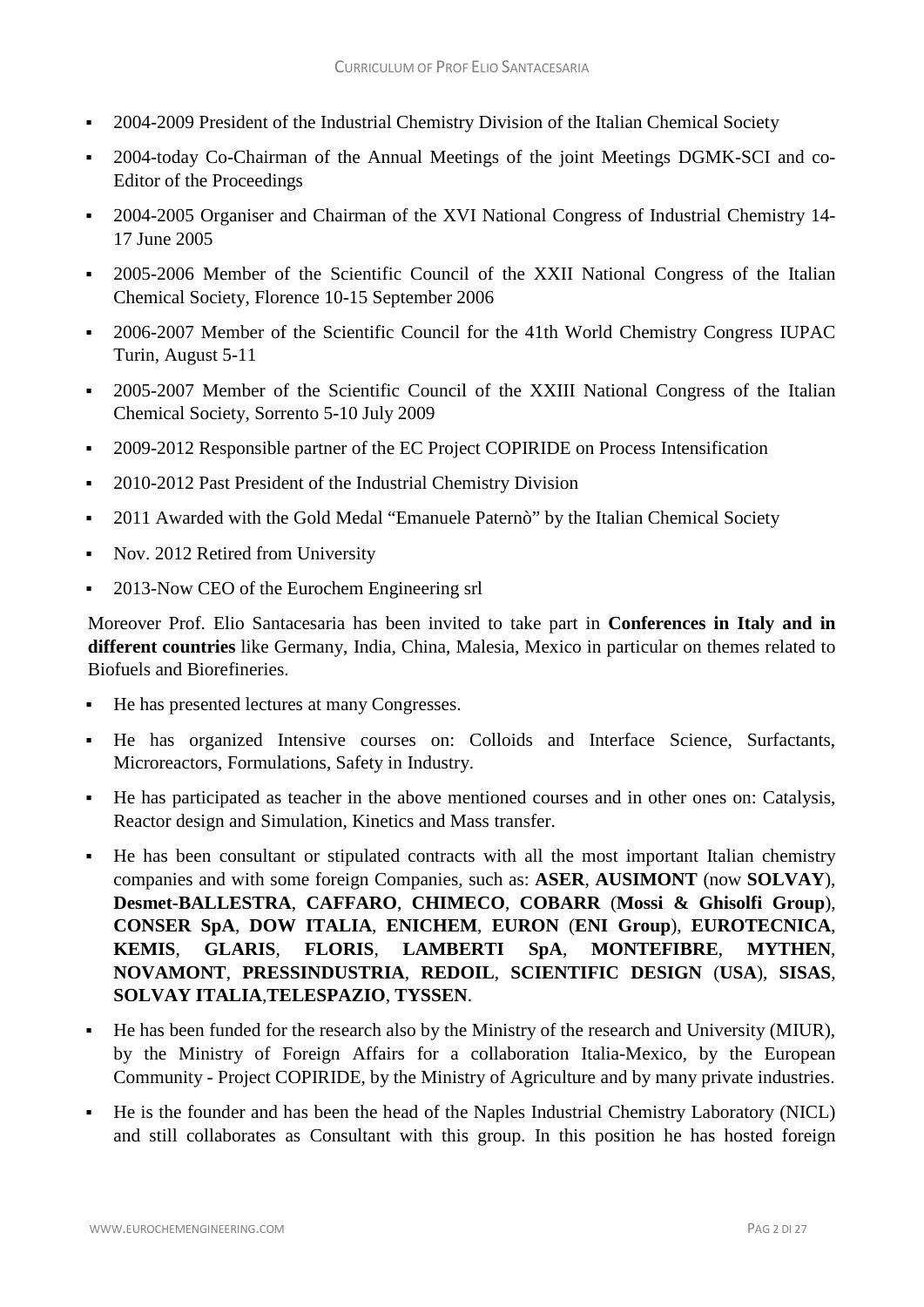professionals (Chinese, Spanish, Mexican) sent by the respective governments to work in his laboratory and received many visitors from Korea, China, India and Australia.

## **Scientific Skill**

- Kinetics, Catalysis, Reactor Design and Simulation, Separation Science
- Studied reactions and processes:
- Biodiesel production, New uses for Glycerol,
- Hydrogenation,
- Oxidation (Starch, oleic acid),
- Epoxidation, Alkylation (Cresols, BHT),
- Alkoxylation,
- Polyethoxylation, Polypropoxylation, Surfactant synthesis, Transesterification (Biodiesel and DMT),
- Esterification, Enzymatic Reaction with immobilized enzymes,
- Oxidative Dehydrogenation,
- Yeast production, Hydrogen peroxide production, Special Lubricants, Radical Polymerization,
- Polycondensation,
- Catalysts preparation and Characterization

# **Brief CV of Prof. Elio Santacesaria**

- Prof. Santacesaria has obtained the Chemistry Degree at the University of Pavia in 1966 with a Thesis developed under the guidance of the Nobel Prize Giulio Natta.
- He worked as researcher at the SNAM Progetti Co. in 1967. Then he obtained a fellowship at the Polytechnic of Milano where he worked until 1970 in collaboration with Prof. Luigi Giuffrè.
- In 1970 he became researcher of the CNR (National Council of Research) always working in the Polytechnic of Milano until 1986 in collaboration with Prof. Sergio Carrà. In this period he developed researches on the following fields: chemistry of propellants, catalysis, kinetics, reactors design and simulation, separation science.
- In the 1986 he winned the chair of Industrial Chemistry of Science Faculty of the University of Naples "Federico II".
- He continued the research in almost all the mentioned research themes.
- Santacesaria had been the Coordinator of the research on "Colloid, Interphase and Surfactants" in the National Program of Research "Progetto Finalizzato Chimica Fine" I e II (10 years) giving a great contribution to the improvement of the research efforts in these fields.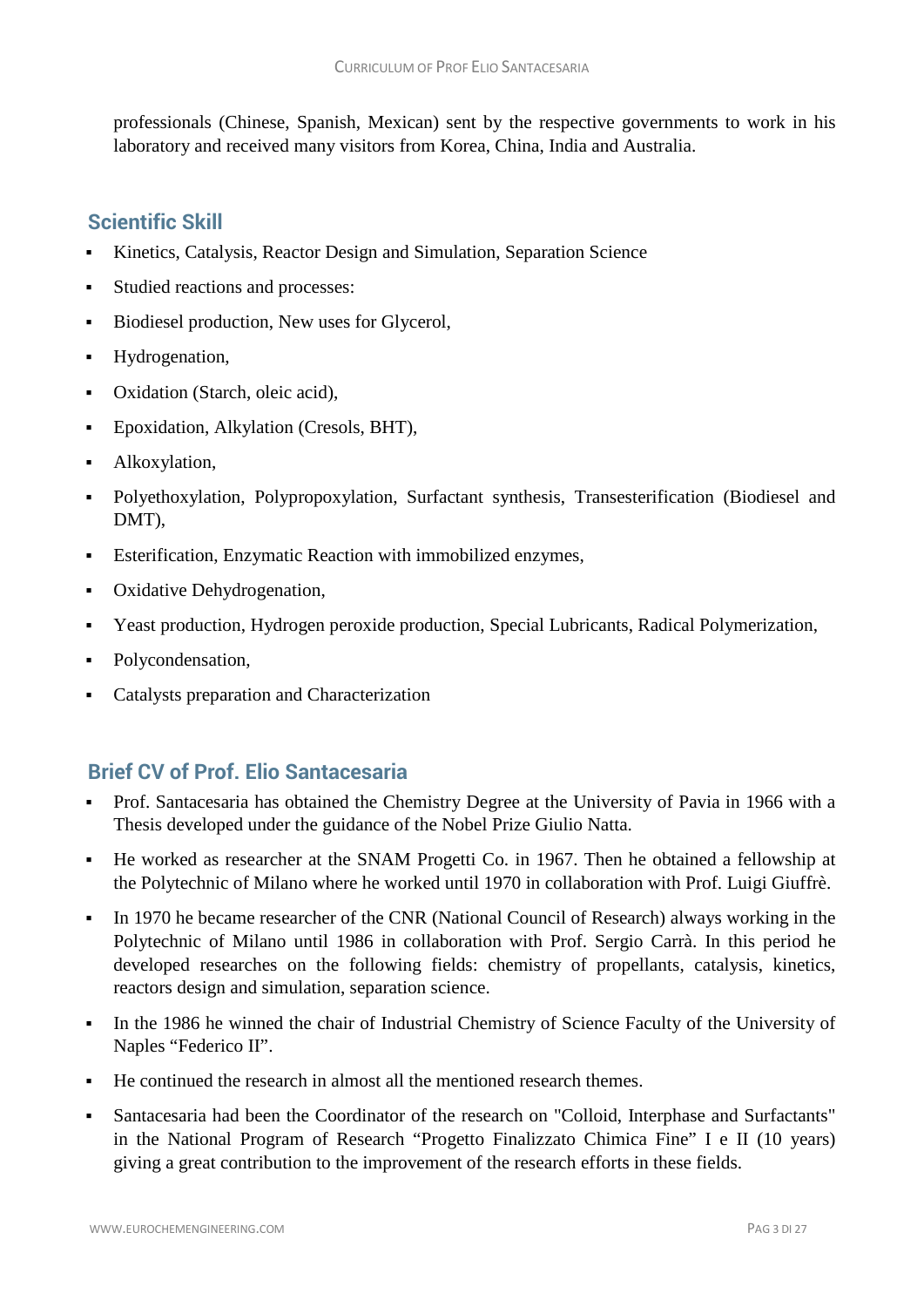- He has been the founder of GICI the Italian Group of Colloid and Interphase Science of the Italian Chemical Society and he has been the Coordinator of this Group for more than ten years (1985 - 1995).
- He is a member of the Italian Chemical Society SCI, of the Italian Association of Chemical Engineers (AIDIC), of the American Chemical Society (ACS) and of the International Association of Colloids and Interphase (IACIS) and of IUPAC.
- He had been organizer of many national and international Congresses, workshops and postdoctoral schools.
- He has been member of the Scientific Committee of the Industrial Chemistry Division of the Italian Chemical Society for 10 years.
- He has then been elected President of the Industrial Chemistry Division of the Italian Chemical Society for the period 2004-2006 renowned for the 2007-2009 and member of the Council as Past President in 2010-2012.
- He has been President of the Council of the Industrial Chemistry Degree Course from 1994 until 2009.
- He has collaborated with many Italian chemical industries.
- He has published more than 250 papers on qualified journals and is coauthor of more than 20 Patents.
- In 2011 **has been awarded by the Italian Chemical Society with the Gold Medal entitled to "Emanuele Paternò"** with the following motivation:

"*Scienziato di levatura mondiale nello studio ed implementazione di processi chimici ecosostenibili, particolarmente nei campi della produzione dei tensioattivi non ionici, dell'acqua ossigenata e più recentemente della produzione di biodiesel, il professor Santacesaria si è sempre caratterizzato per il suo stretto rapporto con numerose aziende chimiche italiane per le quali ha sviluppato nuovi processi o ne ha migliorato le tecnologie. Maestro di chimica industriale per i suoi studenti e collaboratori, ha continuamente svolto un'intensa e rilevante opera nella società* chimica italiana, non solo nei campi scientifici a lui più vicini ma anche in altri, quali ad esempio il *bando delle armi chimiche, in cui ha potuto far risaltare i propri valori etici*"

"*Scientist of world reputation level in the study and implementation of eco-sustainable chemical processes, in particular in the fields of the production of non-ionic surfactants, of the hydrogen peroxide and more recently of the biodiesel production, Prof. Elio Santacesaria is characterized by a strict relation with many Italian chemical companies developing for those companies new processes or improving their technologies. Master of Industrial Chemistry for his students and coworkers, he has continuously developed an intense and relevant activity for the Italian Chemical* Society, not only in the scientific ambit close to his main activity but also in other fields such as the *ban on chemical weapons, thus showing his ethical values*".

 In November 2012 he has retired from the University and started a new activity as responsible of a Spin Off Company named**Eurochem Engineering srl** located in Milano.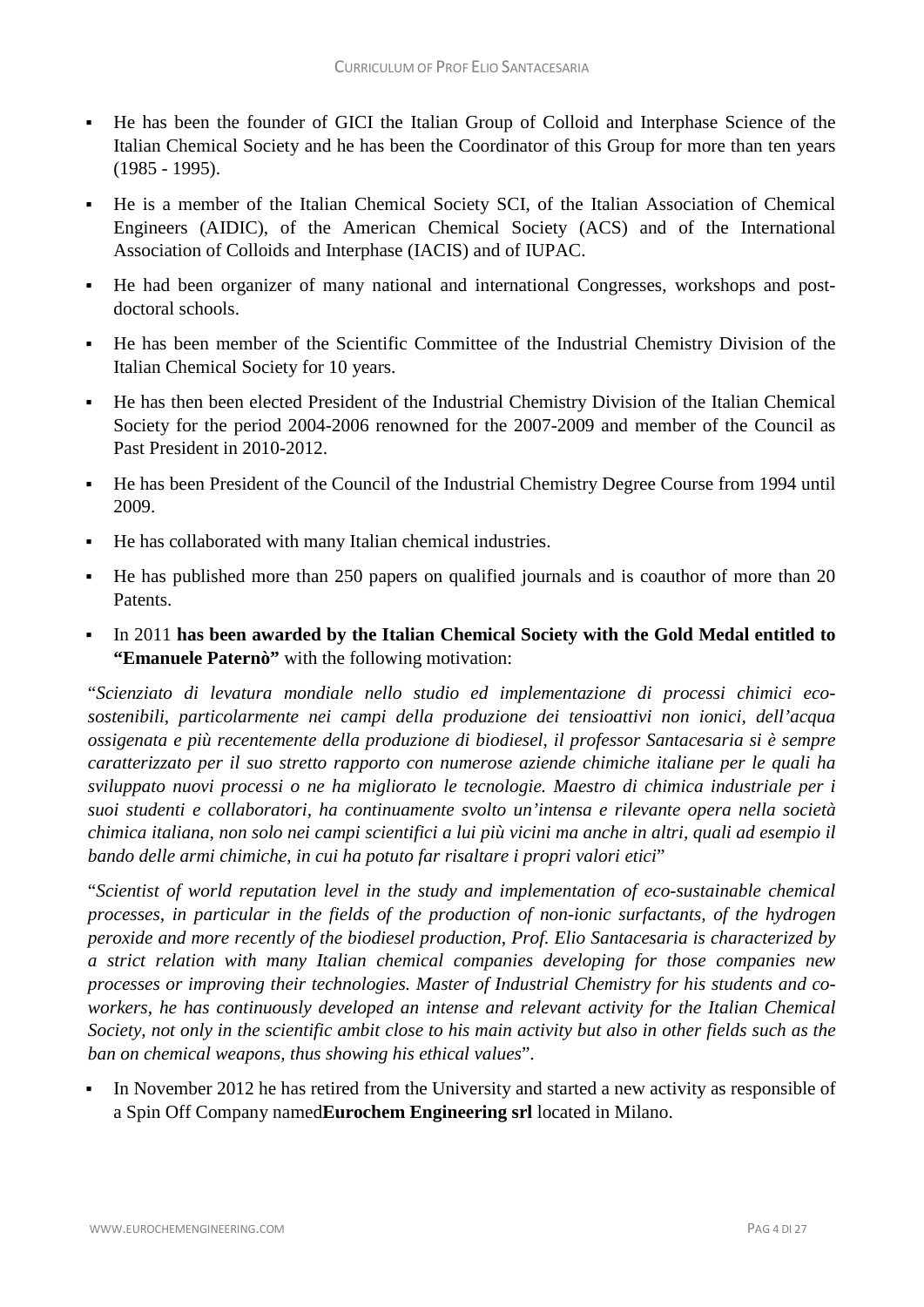#### **Prof. Elio Santacesaria - list of publications**

- 237 V. Russo, R. Tesser, E. Santacesaria, and M. Di Serio; Kinetics of Propene Oxide Production via Hydrogen Peroxide with TS-1; Ind. Eng. Chem. Res. 2014, 53, 6274−6287
- 236 R. Vitiello, V. Russo, R. Turco, R. Tesser, M. Di Serio, E. Santacesaria; Glycerol chlorination in a gas liquid semibatch reactor: New catalysts for chlorohydrin production; Chinese Journal of Catalysis 35 (2014) 663–669
- 235 E. Santacesaria, R. Vitiello, R. Tesser, V.Russo, R.Turco, M. Di Serio; Chemical and Technical Aspects of the Synthesis of Chlorohydrins from Glycerol; Submitted for publication to Industrial & Engineering Chemistry Research (2014) 53, 8939-8962
- 234 R. Turco, R. Vitiello, V. Russo, R. Tesser, E. Santacesaria, M Di Serio; Selective epoxidation of soybean oil with performic acid catalyzed by acidic ionic exchange resins; Green Processing and Synthesis 2 (5), 427-434 (2013)
- 233 R. Turco, J. Haber, I. Yuranov, V. Russo, E. Santacesaria, L. Kiwi-Minsker; Sintered metal fibers coated with transition metal oxides as structured catalysts for hydrogen peroxide decomposition; Chemical Engineering and Processing: Process Intensification; 73(2013)16-22
- 232 V. Russo, L. Protasova, R. Turco, M.H.J.M. de Croon, V. Hessel, E. Santacesaria; Hydrogen Peroxide Decomposition on Manganese Oxide Supported Catalyst: From Batch Reactor to Continuous Microreactor; Ind. Eng. Chem. Res. 2013, 52, 7668−7676
- 231 V. Russo, R. Tesser, E. Santacesaria, M. Di Serio; Chemical and Technical Aspects of Propene Oxide Production via Hydrogen Peroxide (HPPO Process); Industrial & Engineering Chemistry Research (2013) 52, 1168-1178
- 230 D. Sannino, V. Vaiano, P. Ciambelli, G. Carotenuto, M. Di Serio, E. Santacesaria; Enhanced performances of grafted VOx on titania/silica for the selective photocatalytic oxidation of ethanol to acetaldehyde; Catalysis Today 209 (2013) 159– 163
- 229 G. Carotenuto, R. Tesser, M. Di Serio, E. Santacesaria; Bioethanol as feedstock for chemicals such as acetaldheyde, ethyl acetate and pure hydrogen; Biomass Conv. Bioref.(2013) 3:55-67
- 228 G. Carotenuto, A Kumar, J. Miller, A Mukasyan, E. Santacesaria, E.E. Wolf; Hydrogen production by ethanol decomposition and partial oxidation over copper/copper-chromite catalysts prepared by combustion synthesis; Catalysis Today: 203(2013)163-175
- 227 G. Carotenuto, R. Tesser, M. Di Serio, E. Santacesaria; Kinetic study of ethanol dehydrogenation to ethyl acetate promoted by a copper and copper chromite catalyst;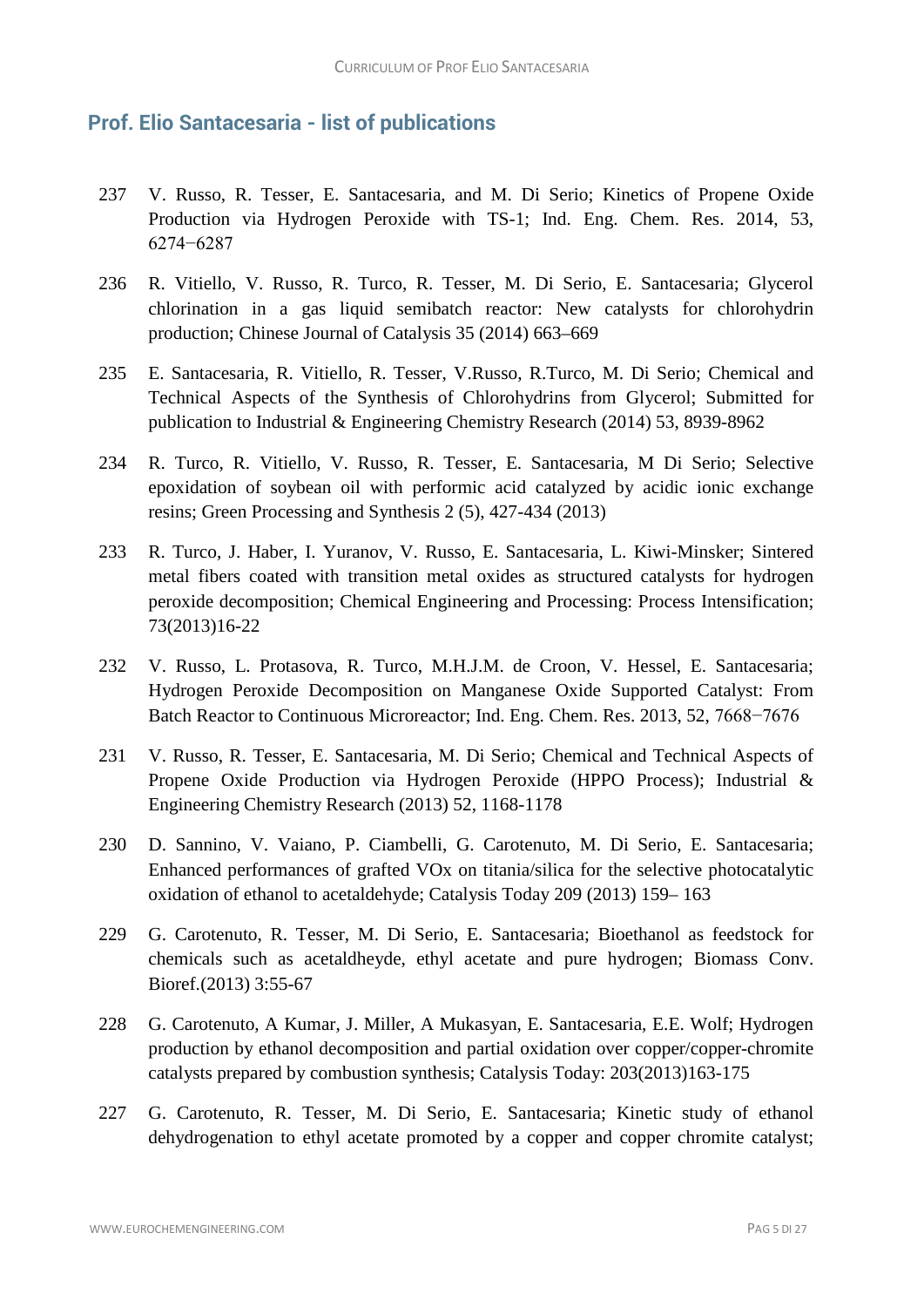Catalysis Today: 203(2013)202-210

- 226 E. Salzano, A. Garcia Agreda, V. Russo, M. Di Serio; Safety Criteria for the Epoxydation of Soybean Oil in Fed-Batch Reactor; E. Santacesaria; Chemical Engineering Transaction 26 (2012) 39-44
- 225 R. Vitiello, A. Buonerba, R. Tesser, M. Di Serio, A. Grassi, E. Santacesaria; Use of Waste Materials for Biodiesel Production; DGMK Conference Proceedings October 8- 10, 2012, Berlin, Germany
- 224 V Russo, R Tesser, M Di Serio, E Santacesaria; A New Kinetic Biphasic Approach to Biodiesel Process Intensification; DGMK Conference Proceedings October 8-10, 2012, Berlin, Germany
- 223 M. Di Serio, S. Mallardo, G. Carotenuto, R. Tesser, E. Santacesaria; Mg/Al hydrotalcite catalyst for biodiesel production in continuous packed bed reactors; Catalysis Today: 195(2012) (1)54-58
- 222 M. Di Serio, R. Turco, P. Pernice, A. Aronne, F. Sannino, E. Santacesaria; Valuation of Nb2O5-SiO2 catalysts in soybean oil epoxidation; Catalysis Today: 192 (2012) (1), 112- 116
- 221 E. Santacesaria, G. Martinez Vicente, M. Di Serio, R. Tesser; Main Technologies in biodiesel production: State of the art and future challenges; Catalysis Today: 195 (2012) (1), 2-13
- 220 E. Santacesaria, R. Turco, M. Tortorelli, V. Russo, M. Di Serio, R. Tesser; Biodiesel process intensification: the role of the liquid-liquid interface area in the achievement of a complete conversion in few seconds; Green Process Synth. 1(2012) 181-189
- 219 E. Santacesaria, M. Di Serio, R. Tesser, R. Turco, M. Tortorelli, V. Russo; Biodiesel Process Intensification in a very simple microchannel device; Chemical Engineering and Processing: Process Intensification 52(2012)47-54
- 218 R. Tesser, M. Di Serio, R. Vitiello, V. Russo, E. Ranieri, E. Speranza, E. Santacesaria; Glycerol Chlorination in Gas-Liquid Semibatch Reactor: An Alternative Route for Chlorohydrins Production; Industrial & Engineering Chemistry Research 51 (2012) 8768-8776.
- 217 E. Santacesaria, A. Renken, V. Russo, R. Turco, R. Tesser, M. Di Serio; Biphasic Model Describing Soybean Oil Epoxidation with H2O2 in Continuous Reactors; Industrial & Engineering Chemistry Research 51 (2012) 8760-8767.
- 216 E. Santacesaria, R. Turco, M. Tortorelli, V. Russo, M. Di Serio, R. Tesser; Biodiesel Process Intensification by Using Static Mixers Tubular Reactors; Industrial & Engineering Chemistry Research 51 (2012) 8777-8787.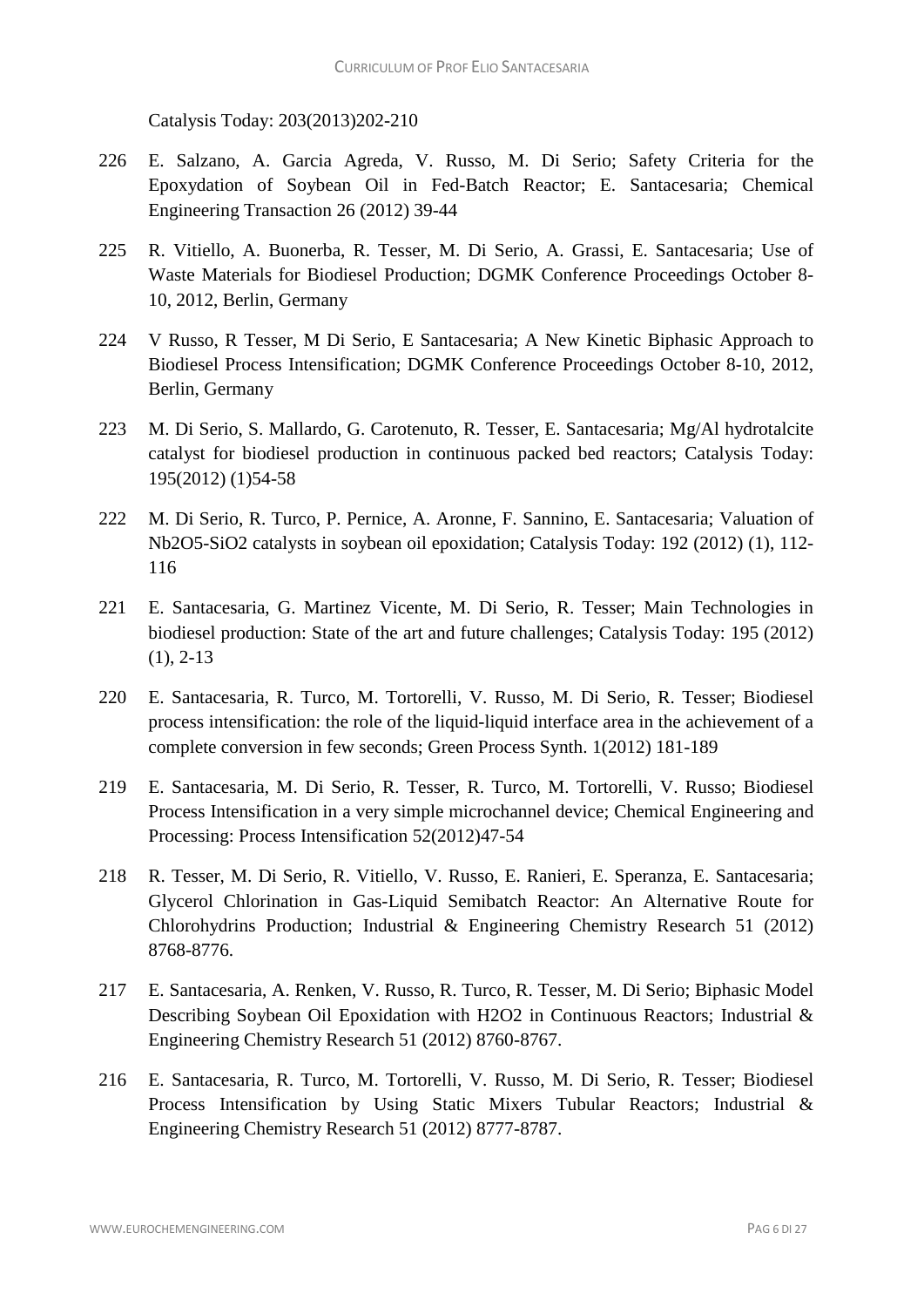- 215 D. Kralisch, I. Streckmann, U. Krtschil, E. Santacesaria, M. Di Serio, V. Russo, L. DeCarlo, W. Linhart, E. Christian, B. Cortese, M.H.J.M. de Croon, V. Hessel; Transfer of the Epoxidation of Soybean Oil from Batch to Flow Chemistry – Guided by Cost and Environmental Issues; ChemSusChem; 5(2012)300-311.
- 214 E. Santacesaria, G. Carotenuto, R. Tesser, M. Di Serio; Ethanol Dehydrogenation to Ethyl Acetate by Using Copper and Copper Chromite Catalysts; Chemical Engineering Journal 179(2012)209-220
- 213 E. Santacesaria, M. Di Serio,R. Tesser,M. Tortorelli, R. Turco,V. Russo; A simple device to test biodiesel process intensification; Chemical Engineering and Processing: Process Intensification; 50(2011)1085-1094
- 212 E. Santacesaria; The proposal of a charter of the ethical principles of chemical sciences by the Italian Chemical Society; La Chimica e L'Industria 112, Sett. (2011)
- 211 E. Santacesaria, G. Carotenuto, R. Tesser, M. Di Serio; Study of the Performance of Vanadium Based Catalysts Prepared by Grafting in the Oxidative Dehydrogenation of Propane; Catalysis – Innovative Applications in Petrochemistry and Refining; DGMK Conference Proceedings October 4-6, 2011, Dresden, Germany
- 210 E. Santacesaria; R. Tesser; M. Di Serio; R. Turco; V. Russo; D. Verde; A biphasic model describing soybean oil epoxidation with H2O2 in a fed-batch reactor; Chemical Engineering Journal (2011), 173(1), 198-209.
- 209 E. Santacesaria, R. Tesser, M. Di Serio, V. Russo, R. Turco. A New Simple Microchannel Device to Test Process Intensification. Industrial & Engineering Chemistry Research (2011) 50, 2569-2575.
- 208 E. Santacesaria; G. Carotenuto; R. Tesser; M. Di Serio. Production of pure hydrogen by ethanol dehydrogenation. Oil, Gas European Magazine (Hamburg, Germany) (2011), 37(2), 99-102.
- 207 E. Santacesaria; G. Carotenuto; R. Tesser; M. Di Serio; Production of pure hydrogen by ethanol dehydrogenation. DGMK Conference Proceedings October 4-6, 2010, Berlin, Germany
- 206 E. Salzano, M. Di Serio, and E. Santacesaria. Emerging Risks in the Biodiesel Production by Transesterification of Virgin and Renewable Oil. Energy Fuels, 2010, 24 (11), pp 6103–6109
- 205 R. Tesser, M. Di Serio, L. Casale, G. Carotenuto and E. Santacesaria; Absorption of Water/Methanol Binary System on Ion-Exchange Resins; The Canadian Journal of Chemical Engineering 2010, 88 (6), pp 1044-1053
- 204 Di Serio M., Casale L., Tesser R., Santacesaria E. New Process for the Production of Glycerol tert-Butyl Ethers; Energy & Fuels (2010), 24(9), 4668-4672.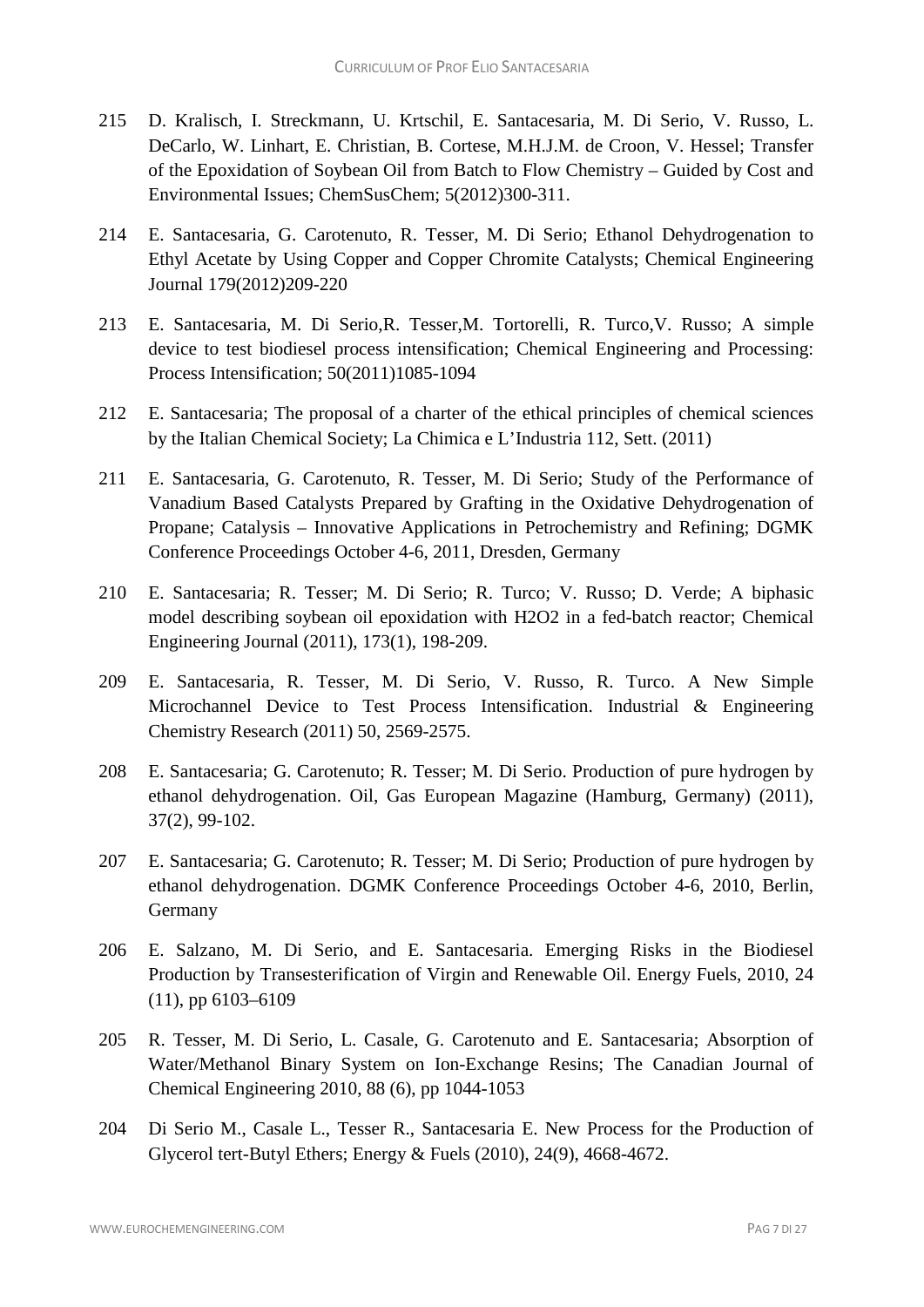- 203 Riccardo T., Di Serio M., Casale L., Sannino L., Ledda M., Santacesaria E.; Acid exchange resins deactivation in the esterification of free fatty acids; Chemical Engineering Journal 161 (2010) 212–222
- 202 Di Serio M., Tesser R., Casale L., A. D'Angelo, M. Trifuoggi and E. Santacesaria; Heterogeneous Catalysis in Biodiesel Production: The Influence of Leaching. Topics in Catalysis (2010), 53 (11-12), 811-819
- 201 Tesser R., Casale L., Verde D., Di Serio M. and Santacesaria E. Kinetics and modeling of fatty acids esterification on acid exchange resins. Chemical Engineering Journal (2010), 157(2-3), 539-550
- 200 Santacesaria, E.; Tesser, R.; Di Serio, M.; Casale, L.; Verde, D. New process for producing epichlorohydrin via glycerol chlorination; Industrial & Engineering Chemistry Research (2010), 49(3), 964-970.
- 199 Santacesaria, E.; Di Serio, M.; Tesser, R.. New technologies in biodiesel production. Chimica e l'Industria (Milan, Italy) (2009), 91(5), 126-129
- 198 Santacesaria, Elio. Sustainable development and biorefineries. La Chimica e l'Industria (Milan, Italy) (2009), 91(5), 100-101
- 197 R. Tesser, L.Casale, D. Verde, M. Di Serio, E. Santacesaria "Kinetics of free fatty acids esterification: Batch and loop reactor modelling" Chemical Engineering Journal (2009), 154(1-3), 25-33.
- 196 Tesser, R.; Di Serio, M.; Santacesaria, E.; Methanol steam reforming: A comparison of different kinetics in the simulation of a packed bed reactor". (2009); Chemical Engineering Journal (2009), 154(1-3), 69-75.
- 195 E. Santacesaria, R. Tesser, M. Di Serio, V. Russo; GPE-EPIC; 2nd International Congress on Green Process Engineering, 2nd European Process Intensification Conference; A new simple microchannel device to test process intensification; (2009)
- 194 Santacesaria, Elio; Di Serio, Martino; Tesser, Riccardo " Production of ethylene oxide/propylene oxide block copolymers". Surfactant Science Series (2009), 142 (Handbook of Detergents, Part F)
- 193 Santacesaria, E.; Di Serio, M.; Tesser, R.; Casale, L.; Verde, D.; Turco, R.; Bertola, A. ; Use of a Corrugated Plates Heat Exchanger Reactor for Obtaining Biodiesel with Very High Productivity Energy & Fuels (2009), 23(10), 5206-5212
- 192 Aronne, Antonio; Turco, Maria; Bagnasco, Giovanni; Ramis, Gianguido; Santacesaria, Elio; Di Serio, Martino; Marenna, Elisa; Bevilacqua, Maria; Cammarano, Claudia; Fanelli, Esther. Gel derived niobium-silicon mixed oxides: Characterization and catalytic activity for cyclooctene epoxidation. Applied Catalysis, A: General (2008), 347(2), 179- 185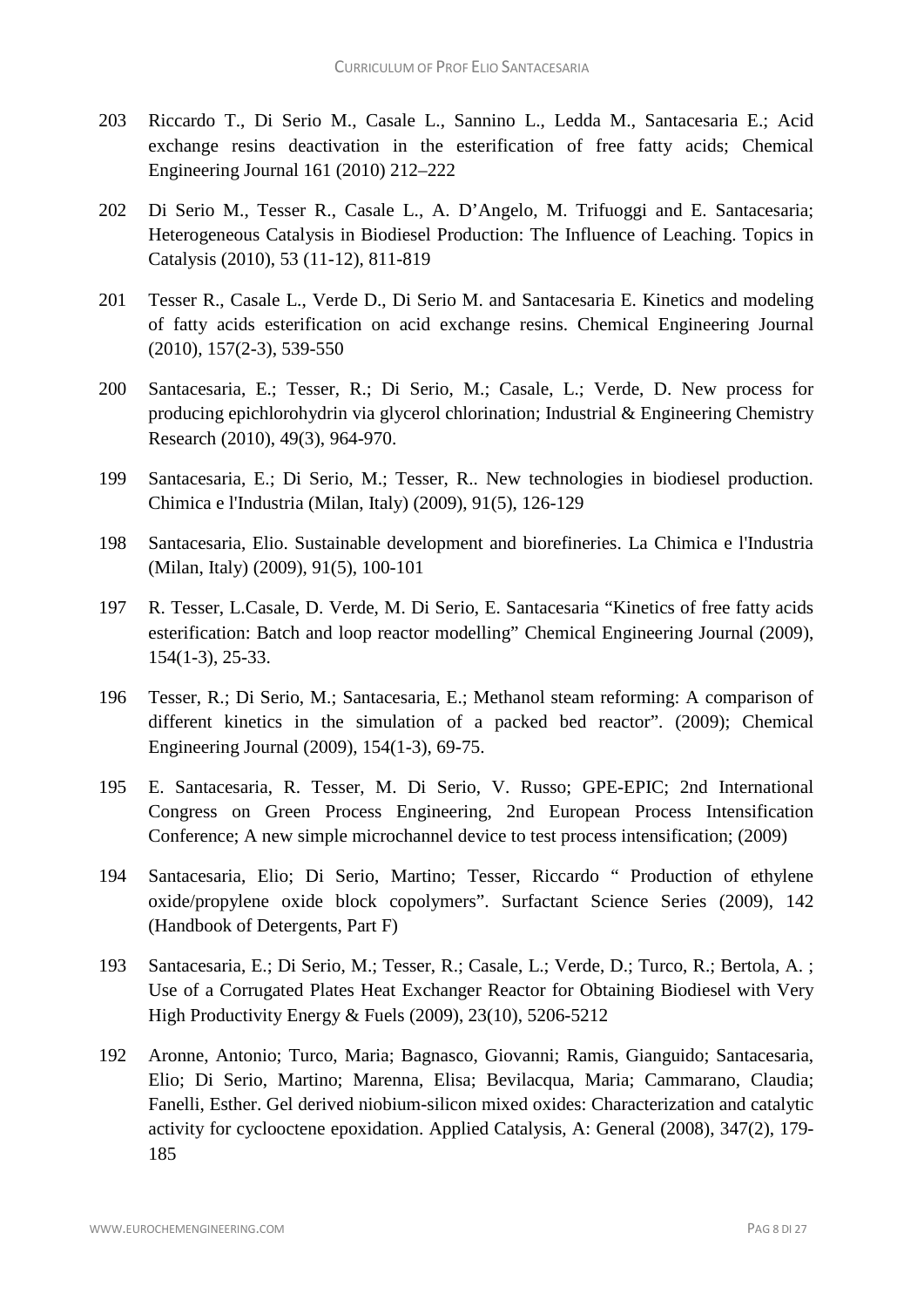- 191 Santacesaria, Elio; Cavenaghi, Carlo; Piccolo, Oreste. Microreactors and process intensification, a new way to design an industrial process. Chimica e l'Industria (Milan, Italy) (2008), 90(6), 82-83.
- 190 Santacesaria, E.; Di Serio, M.; Tesser, R.; Casale, L. New technologies in biodiesel production. DGMK Tagungsbericht (2008), 2008-3(Preprints of the DGMK-Conference "Future Feedstocks for Fuels and Chemicals", 2008), 7-18.
- 189 Di Serio, Martino; Tesser, Riccardo; Pengmei, Lu; Santacesaria, Elio. Heterogeneous Catalysts for Biodiesel Production. Energy & Fuels (2008), 22(1), 207-217.
- 188 Santacesaria, E.; Tesser, R.; Di Serio, M.; Guida, M.; Gaetano, D.; Garcia Agreda, A. Kinetics and Mass Transfer of Free Fatty Acids Esterification with Methanol in a Tubular Packed Bed Reactor: A Key Pretreatment in Biodiesel Production. Industrial & Engineering Chemistry Research (2007), 46(15), 5113-5121.
- 187 Salzano, Ernesto; Tortora, Ciro; Di Serio, Martino; Santacesaria, Elio. The evaluation of risks of ethoxylation processes. AIChE Spring National Meeting, Conference Proceedings, Houston, TX, United States, Apr. 22-27, 2007 (2007)
- 186 Santacesaria, Elio; Cozzolino, Mariangela; Di Serio, Martino; Tesser, Riccardo. Grafting alkoxides on the surface of oxides. A method for preparing new catalysts and supports. Chimica e l'Industria (Milan, Italy) (2007), 89(10), 112-119.
- 185 Di Serio, M.; Cozzolino, M.; Giordano, M.; Tesser, R.; Patrono, P.; Santacesaria, E.. From Homogeneous to Heterogeneous Catalysts in Biodiesel Production. Industrial & Engineering Chemistry Research (2007), 46(20), 6379-6384.
- 184 Cozzolino, M.; Di Serio, M.; Tesser, R.; Santacesaria, E.. Grafting of titanium alkoxides on high-surface SiO2 support: An advanced technique for the preparation of nanostructured TiO2/SiO2 catalysts. Applied Catalysis, A: General (2007), 325(2), 256- 262.
- 183 Di Serio, M.; Cozzolino, M.; Tesser, R.; Patrono, P.; Pinzari, F.; Bonelli, B.; Santacesaria, E.. Vanadyl phosphate catalysts in biodiesel production. Applied Catalysis, A: General (2007), 320 1-7.
- 182 Salzano, Ernesto; Di Serio, Martino; Santacesaria, Elio. The evaluation of risks of ethoxylation reactors. Process Safety Progress (2007), 26(4), 304-311.
- 181 Salzano, Ernesto; Di Serio, Martino; Santacesaria, Elio. The role of recirculation loop on the risk of ethoxylation processes. Journal of Loss Prevention in the Process Industries (2007), 20(3), 238-250.
- 180 Bonelli, B.; Cozzolino, M.; Tesser, R.; Di Serio, M.; Piumetti, M.; Garrone, E.; Santacesaria, E. Study of the surface acidity of TiO2/SiO2 catalysts by means of FTIR measurements of CO and NH3 adsorption. Journal of Catalysis (2007), 246(2), 293-300.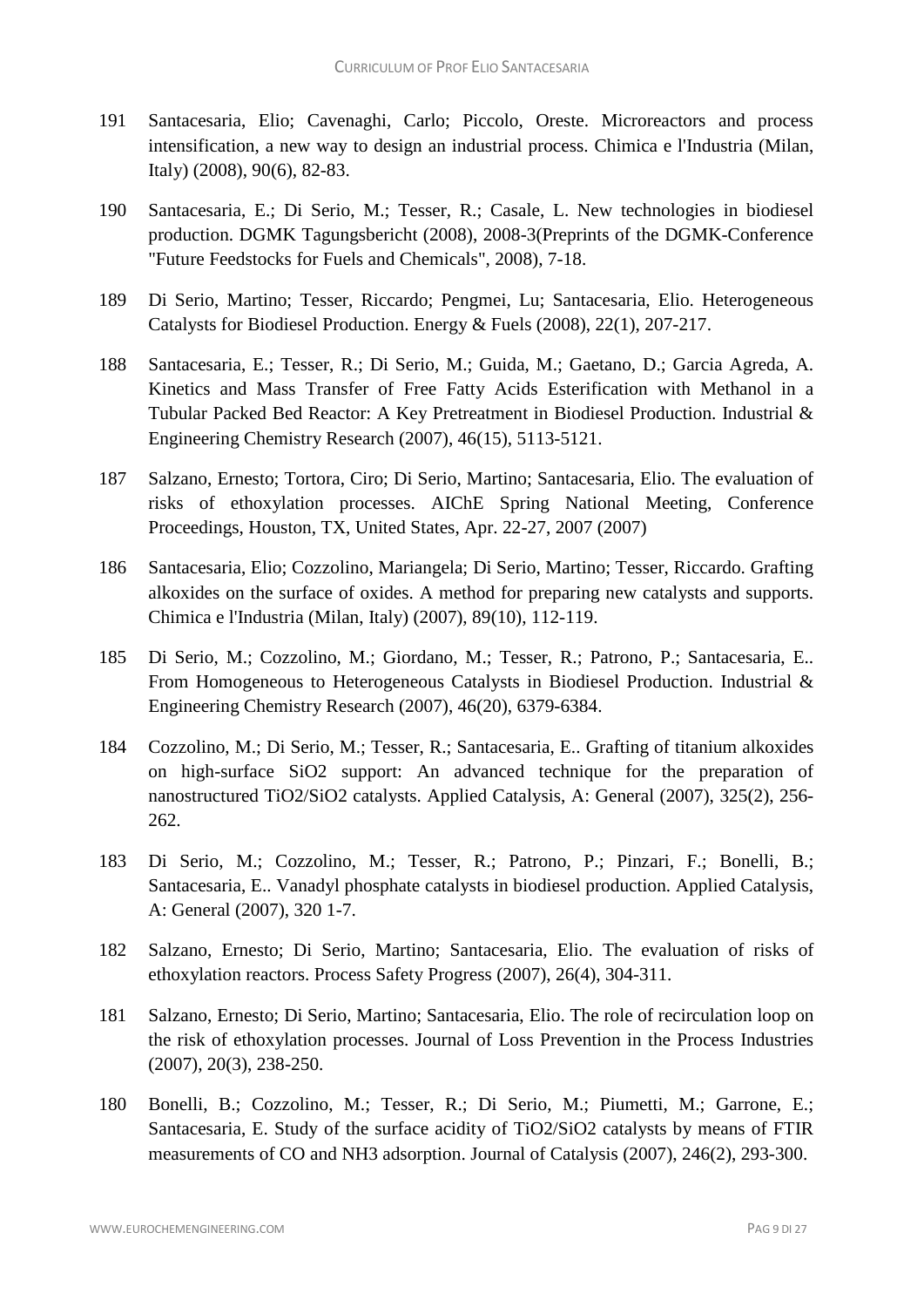- 179 Cozzolino, M.; Tesser, R.; Di Serio, M.; D'Onofrio, P.; Santacesaria, E.. Kinetics of the oxidative dehydrogenation (ODH) of methanol to formaldehyde by supported vanadiumbased nanocatalysts. Catalysis Today (2007), 128(3-4), 191-200.
- 178 Tesser, R.; Santacesaria, E.; Di Serio, M.; Di Nuzzi, G.; Fiandra, V. Kinetics of glycerol chlorination with hydrochloric acid: a new route to  $\alpha, \gamma$  -dichlorohydrin. Industrial & Engineering Chemistry Research (2007), 46(20), 6456-6465.
- 177 Santacesaria, E.; Tesser, R.; Di Serio, M.; Guida, M.; Gaetano, D.; Garcia Agreda, A.; Cammarota, F. Comparison of Different Reactor Configurations for the Reduction of Free Acidity in Raw Materials for Biodiesel Production. Industrial & Engineering Chemistry Research (2007), 46(25), 8355-8362.
- 176 Salzano, Ernesto; Di Serio, Martino; Tortora, Ciro; Santacesaria, Elio. Consequencebased safety analysis of alkoxylation processes. Institution of Chemical Engineers Symposium Series (2007), 153 paper109/1-paper109/6.
- 175 Ricci, Alfredo; Santacesaria, Elio. Science and technology. The program of IT-SusChem Platform/RPD. Chimica e l'Industria (Milan, Italy) (2007), 89(2), 114-117.
- 174 M. Cozzolino, R. Tesser, M. Di Serio, M. Ledda, G. Minutillo, E. Santacesaria. "Preparation, characterization and catalytic performances of highly dispersed supported TiO2/SiO2 catalysts in biodiesel production." Studies in Surface Science and Catalysis (2006), 162 (Scientific Bases for Preparation of Heterogeneous Catalysts), 299-306.
- 173 Di Serio, M.; Ledda, M.; Cozzolino, M.; Minutillo, G.; Tesser, R.; Santacesaria E. "Transesterification of Soybean Oil to Biodiesel by Using Heterogeneous Basic Catalysts." Industrial & Engineering Chemistry Research (2006), 45(9), 3009-3014.
- 172 Di Serio, M.; Tesser, R.; Cozzolino, M.; Santacesaria. "Prediction of vapour-liquid equilibria for the kinetic study of processes based on synthesis gas." DGMK Tagungsbericht (2006), 2006-4 (Proceedings of the DGMK/SCI-Conference "Synthesis Gas Chemistry", 2006), 109-115
- 171 Santacesaria, E.; Cozzolino, M.; Balato, V.; Tesser, R.; Di Serio, M.; Ruffo, F. Preparation and characterization of dispersed palladium catalysts supported on carbon previously treated with different strong oxidants. Khimiya v Interesakh Ustoichivogo Razvitiya (2006), 14(6), 605-611.
- 170 M. Cozzolino, R. Tesser, M. Di Serio, E.M. Gaigneaux, P. Eloy, E. Santacesaria. "Supported vanadium oxide nanoparticles: effects of preparation method, support and type of precursor on the catalytic performances in the ODH of methanol to formaldehyde." Studies in Surface Science and Catalysis (2006), 162 (Scientific Bases for Preparation of Heterogeneous Catalysts), 697-704.
- 169 E. Santacesaria; Gli accordi Internazionali sul bando di armi chimiche; La Chimica e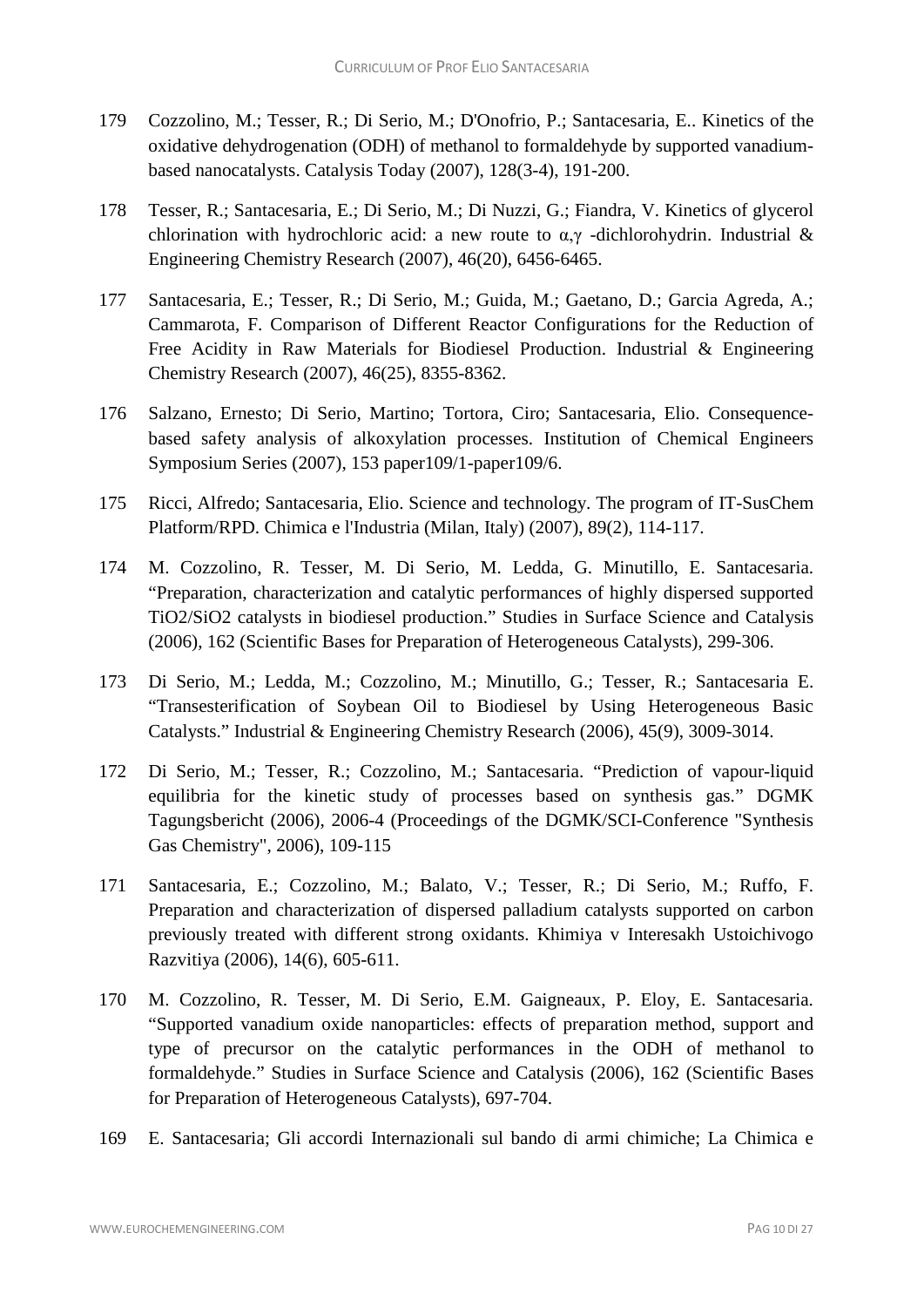l'Industria, 87, 5, 34-38 (2005)

- 168 Cozzolino, M.; Tesser, R.; Di Serio, M.; Santacesaria, E. " Methanol and ethanol oxidative dehydrogenation (ODH) to the corresponding aldehydes on vanadium-based catalysts." DGMK Tagungsbericht (2005), 2005-2 (Proceedings of the DGMK/SCI-Conference "Oxidation and Functionalization: Classical and Alternative Routes and Sources", 2005), 91-98
- 167 Di Serio, M.; Tesser, R.; Dimiccoli, M.; Cammarota, F.; Nastasi, M.; Santacesaria, "Synthesis of biodiesel via homogeneous Lewis acid catalyst " Journal of Molecular Catalysis A: Chemical (2005), 239(1-2), 111-115.
- 166 Santacesaria, Elio; Di Serio, Martino; Tesser, Riccardo; Cammarota, Francesco. " Comparison between the Performances of a Well-Stirred Slurry Reactor and a Spray Loop Reactor for the Alkylation of p-Cresol with Isobutene." Industrial & Engineering Chemistry Research (2005), 44(25), 9473-9481.
- 165 Santacesaria, Elio; Di Serio, Martino; Tesser, Riccardo. "Gas-Liquid and Gas-Liquid-Solid Reactions Performed in Spray Tower Loop Reactors." Industrial & Engineering Chemistry Research (2005), 44(25), 9461-9472
- 164 Tesser, R.; Di Serio, M.; Guida, M.; Nastasi, M.; Santacesaria, E. " Kinetics of Oleic Acid Esterification with Methanol in the Presence of Triglycerides" Industrial & Engineering Chemistry Research (2005), 44(21), 7978-7982.
- 163 Di Serio, Martino; Tesser, Riccardo; Santacesaria, Elio. "Comparison of Different Reactor Types Used in the Manufacture of Ethoxylated, Propoxylated Products." Industrial & Engineering Chemistry Research (2005), 44(25), 9482-9489.
- 162 Tesser, Riccardo; Bottino, Aldo; Capannelli, Gustavo; Montagnaro, Fabio; Vitolo, Stefano; Di Serio, Martino; Santacesaria, Elio. "Advantages in the Use of Membrane Contactors for the Study of Gas-Liquid and Gas-Liquid-Solid Reactions." Industrial & Engineering Chemistry Research (2005), 44(25), 9451-9460
- 161 Tesser, Riccardo; Passaretti, Adele; Di Serio, Martino; Bragante, Letanzio; Santacesaria,E "Phase Equilibria in Binary Mixtures Refrigerant + Fluorinated Lubricating Oil: Vapor-Liquid and Liquid-Liquid Measurements." Journal of Chemical and Engineering Data (2004), 49(4), 838-846
- 160 Tesser, R.; Maradei, V.; Di Serio, M.; Santacesaria, E. "Kinetics of the Oxidative Dehydrogenation of Ethanol to Acetaldehyde on V2O5/TiO2-SiO2 Catalysts Prepared by Grafting". Industrial & Engineering Chemistry Research (2004), 43(7), 1623-1633.
- 159 Cozzolino, M.; Tesser, R.; Di Serio, M.; Santacesaria, E. " Oxidative dehydrogenation of n-butane on vanadium-based catalysts prepared by grafting. DGMK" Tagungsbericht (2004), 2004-3(Proceedings of the DGMK-Conference "C4/C5-Hydrocarbons: Routes to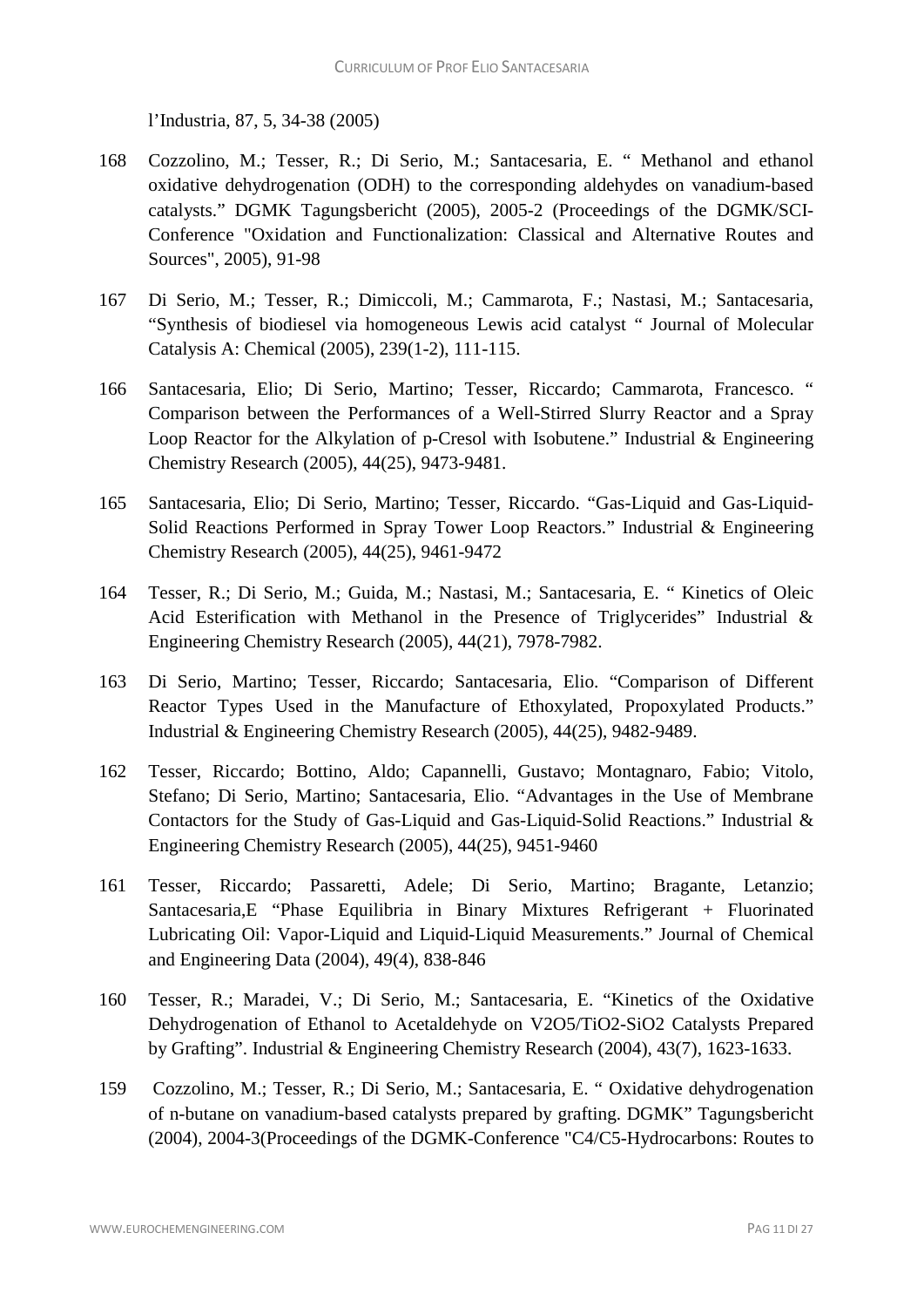Higher Value-Added Products", (2004), 117-124.

- 158 Santacesaria E., R.Tesser, M. Di Serio "Kinetics of Methanol Steam Reforming on Cuo-ZnO catalysts." Chemical Engineering Transaction; Vol. 4, 191-197, (2004)
- 157 Santacesaria, E.; Cozzolino, M.; Tesser, R.; Di Serio, "Skeletal isomerization of 1 butene to isobutene over acid catalysts obtained by grafting silicon alkoxide on alumina." M. DGMK Tagungsbericht (2004), 2004-3 (Proceedings of the DGMK-Conference "C4/C5-Hydrocarbons: Routes to Higher Value-Added Products", 2004), 77- 85.
- 156 Santacesaria, E.; Cozzolino, M.; Di Serio, M.; Venezia, A. M.; Tesser, R. "Vanadium based catalysts prepared by grafting: preparation, properties and performances in the ODH of butane." Applied Catalysis, A: General (2004), 270(1-2), 177-192.
- 155 Tesser, R.; Di Serio, M.; Sclafani, A.; Santacesaria, E. "Modeling of polyurethane foam formation" Journal of Applied Polymer Science (2004), 92(3), 1875-1886.
- 154 Di Serio, M.; Tesser, R.; Ferrara, A.; Santacesaria, E. "Heterogeneous basic catalysts for the transesterification and the polycondensation reactions in PET production from DMT." Journal of Molecular Catalysis A: Chemical (2004), 212(1-2), 251-257.
- 153 E. Santacesaria; Nuove professionalità dalle formulazioni; La Chimica e l'Industria; 85, 9 (2003)
- 152 R. Tesser, M. Di Serio, E. Santacesaria "Catalytic oxidation of methanol to formaldehyde: an example of kinetics with transport phenomena in a packed-bed reactor". Catalysis Today 77 (2003) 325-333
- 151 R.Tesser, M. Di Serio, R.Gargiulo, G. Basile, L. Bragante, E. Santacesaria Vapour-liquid equilibrium measurements for binary mixtures of R32, R143a, R134a and R125 with a perfluoropolyether lubricant. Journal of Fluorine Chemistry 121(2003),1, 15-22
- 150 Comite, A.; Sorrentino, A.; Capannelli, G.; Di Serio, M.; Tesser, R.; Santacesaria, E. "Oxidative dehydrogenation of propane using V2O5/TiO2/SiO2 catalysts prepared by grafting titanium and vanadium alkoxides on silica." Journal of Molecular Catalysis A: Chemical (2003), 198(1-2), 151-165.
- 149 Santacesaria, E.; Ambrosio, M.; Sorrentino, A.; Tesser, R.; Di Serio, M. "Double bond oxidative cleavage of monoenic fatty chains. Catalysis Today (2003), 79-80, 59-65.
- 148 R. Tesser, M. Di Serio, E. Santacesaria; "Influence of the vapour-liquid equilibria (VLE) on the kinetics in gas-liquid and gas-liquid-solid systems" Catalysis Today- (2003), 79- 80, 323-331
- 147 M. Di Serio, C. Maturo, E. De Alteriis, P. Parascandola, R. Tesser, E. Santacesaria "Lactose Hydrolysis by Immobilized b-Galactosidase: The Effect of the Supports and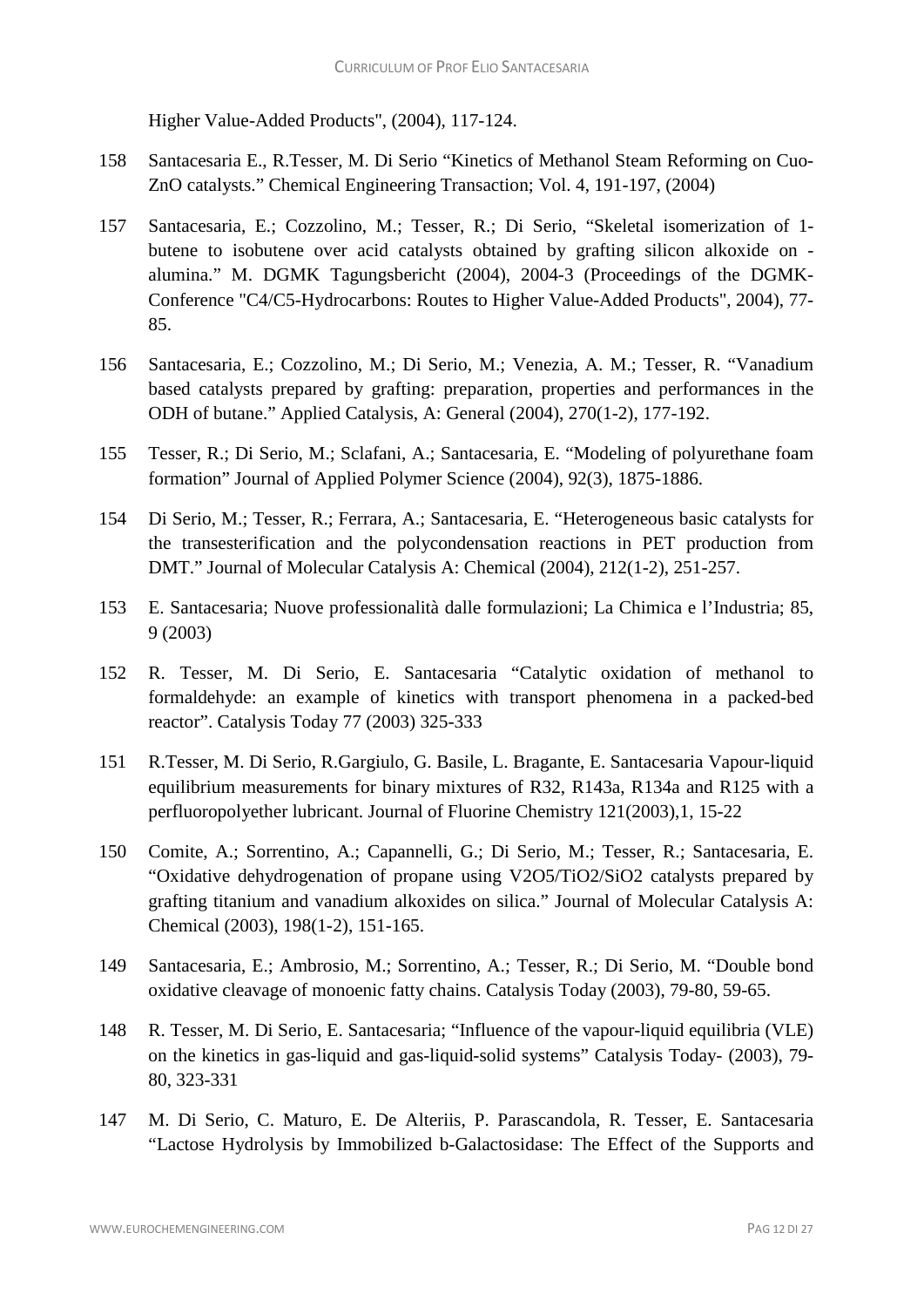the Kinetics". Catalysis Today- (2003) 79-80, 333-339

- 146 Iannazzo, V.; Neri, G.; Galvagno, S.; Di Serio, M.; Tesser, R.; Santacesaria, E. "Oxidative dehydrogenation of isobutane over V2O5-based catalysts prepared by grafting vanadyl alkoxides on TiO2-SiO2 supports" Applied Catalysis, A: General (2003), 246(1), 49-68.
- 145 Santacesaria, E.; Sorrentino, A.; Tesser, R.; Di Serio, M.; Ruggiero, A. "Oxidative dehydrogenation of ethanol to acetaldehyde on V2O5/TiO2-SiO2 catalysts obtained by grafting vanadium and titanium alkoxides on silica" .Journal of Molecular Catalysis A: Chemical (2003), 204-205 617-627.
- 144 M. Di Serio, P. Aramo, E. de Alteriis, R. Tesser, E. Santacesaria; "Quantitative analysis of the key factors affecting yeast growth"; Ind. Eng. Chem. Research (2003), 42, 5109- 5116
- 143 E. Santacesaria, A. Sorrentino, M. Di Serio, R. Tesser; "Acid-Base and Redox Catalysts Preparation by Grafting Alkoxides on the Surface of Oxides";Preprints Symposia of the Division of Petroleum Chemistry, American Chemical Society Vol. 47, No. 3 (2002) 262-264
- 142 E. Santacesaria, A. Sorrentino, M. Di Serio, R. Tesser; "Supports and catalysts preparation by using metal alkoxides grafting technique". Studies in Surface Science and Catalysis 143, E. Gaigneaux et al. Editors, Elsevier Sci. (2002), 77-87
- 141 E. Santacesaria "Nuove prospettive per ottenere l'acido azelaico da acido oleico" La Chimica e l'Industria 30(2002) 84
- 140 R. Tesser, M. Di Serio, M. Ambrosio, E. Santacesaria "Heterogeneous catalysts for the production of anthraquinone from 2-benzoylbenzoic acid" Chemical Engineering Journal 90(2002) 195-201
- 139 M. Di Serio, R. Tesser, A. Dimiccoli, E. Santacesaria "Kinetics of Ethoxylation and Propoxylation of Ethylene Glycol Catalyzed by KOH" Ind. Eng. Chem. Res. 41 (2002) 5196-5206
- 138 A. Auroux, R. Monaci, E. Rombi, V. Solinas, A. Sorrentino, E. Santacesaria "Acid sites investigation of simple and mixed oxides by TPD and microcalorimetric techniques". Thermochimica Acta 379 (2001) 227-231
- 137 R. Monaci, E. Rombi, V. Solinas, V. Sorrentino, E. Santacesaria, G. Colon "Oxidative dehydrogenation of propane over V2O5/TiO2/SiO2 catalysts obtained by grafting titanium and vanadium alkoxides on silica". Applied Catalysis A: General 214 (2001) 203-212
- 136 A. Sorrentino, S. Rega, D. Sonnino, A. Magliano, P. Ciambelli, E. Santacesaria "Performances of V2O5-based catalysts obtained by grafting vanadyl tri-isopropoxide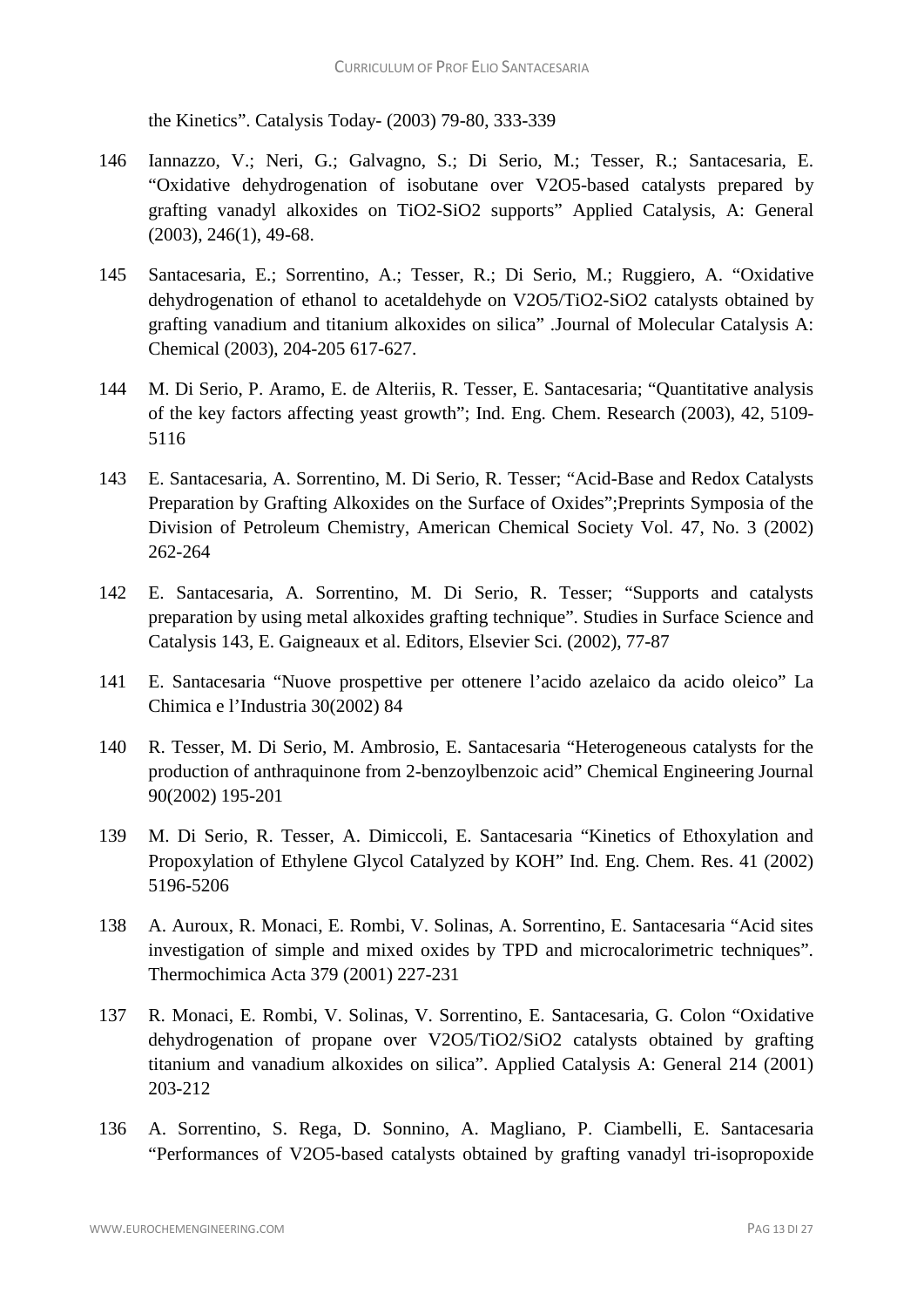on TiO2-SiO2 in SCR". Applied Catalysis A: General 209 (2001) 45-57

- 135 M. Di Serio, R. Tesser, E. Santacesaria "A kinetic and mass transfer model to simulate the growth of baker's yeast in industrial bioreactors". A Special Issue on "Frontiers in Chemical Reaction Engineering" Chem. Eng. Journal 82(2001) 347-354
- 134 M. Di Serio, E. De Alteris, P. Parascandola, E. Santacesaria "A general kinetic and mass transfer model to simulate the baker's yeast growth in bioreactors". Catalysis Today 66 (2001) 437-445
- 133 M. Di Serio, V. Balato, A. Dimiccoli, L. Maffucci, P. Iengo, E. Santacesaria "Kinetic and mass transfer in the hydrogenation of polyunsatured organic compounds in the presence of supported Pd Catalysts". Catalysis Today 66 (2001) 403-410
- 132 E. Santacesaria, A. Scaglione, B. Apicella, R. Tesser, M. Di Serio "Synthesis and purification of antraquinone in a multifunctional reactor". Catalysis Today 66 (2001) 167-174
- 131 A. Dimiccoli, M. Di Serio, E. Santacesaria; "Mass Transfer and Kinetics in Spray-Tower-Loop Absorbers and Reactors". Ind. Eng. Chem. Res. 39, 4082-4093 (2000)
- 130 E. Santacesaria, A. Sorrentino, F. Rainone, M. Di Serio, F. Speranza; "Oxidative cleavage of the double bond of monoenic fatty chains in two steps: a new promising route to azelaic acid and other industrial products". Ind. Eng. Chem. Res. 39, 2766-2771 (2000)
- 129 A. Dimiccoli, M. Di Serio, E. Santacesaria; "Key factor in ethoxylation and propoxylation technology". 5RD CESIO, Proceedings, World Surfactant Congress, Firenze, vol. 1, 99-110 (2000)
- 128 E. Musso, R. Tesser, G. Basile, M. Di Serio, E. Santacesaria "Description of liquidliquid equilibrium in binary and multicomponent mixtures of CFC/Lubrificanting oil by means of an extented Flory-Huggins Model". J. of Fluorine Chem. 103, 41-51 (2000)
- 127 E. Santacesaria, M. Di Serio, P. Iengo; "Examples of Hydrogenation in Semibatch and Continuous Slurry Reactors". Catalysis Today 52,363-376 (1999)
- 126 E. Santacesaria; "Fundamental chemical kinetics: the first step to reaction modelling and reaction engineering". Catalysis Today 52(1999) 113-123
- 125 R. Tesser, E. Musso, M. Di Serio, G. Basile, E. Santacesaria, "Description of the Vapor-Liquid Equilibrim in Binary Refrigerant/Lubrificating Oil Systems by means of a Extended FLORY-HUGGINS Model". J. of Fluorine Chem. 99, 29-36 (1999)
- 124 E. Santacesaria, M. Di Serio, A. Russo, U. Leone, R. Velotti "Kinetic and catalytic aspects in the hydrogen peroxide production via anthraquinone". Chem. Eng. Sci. 54, 2799-2806 (1999)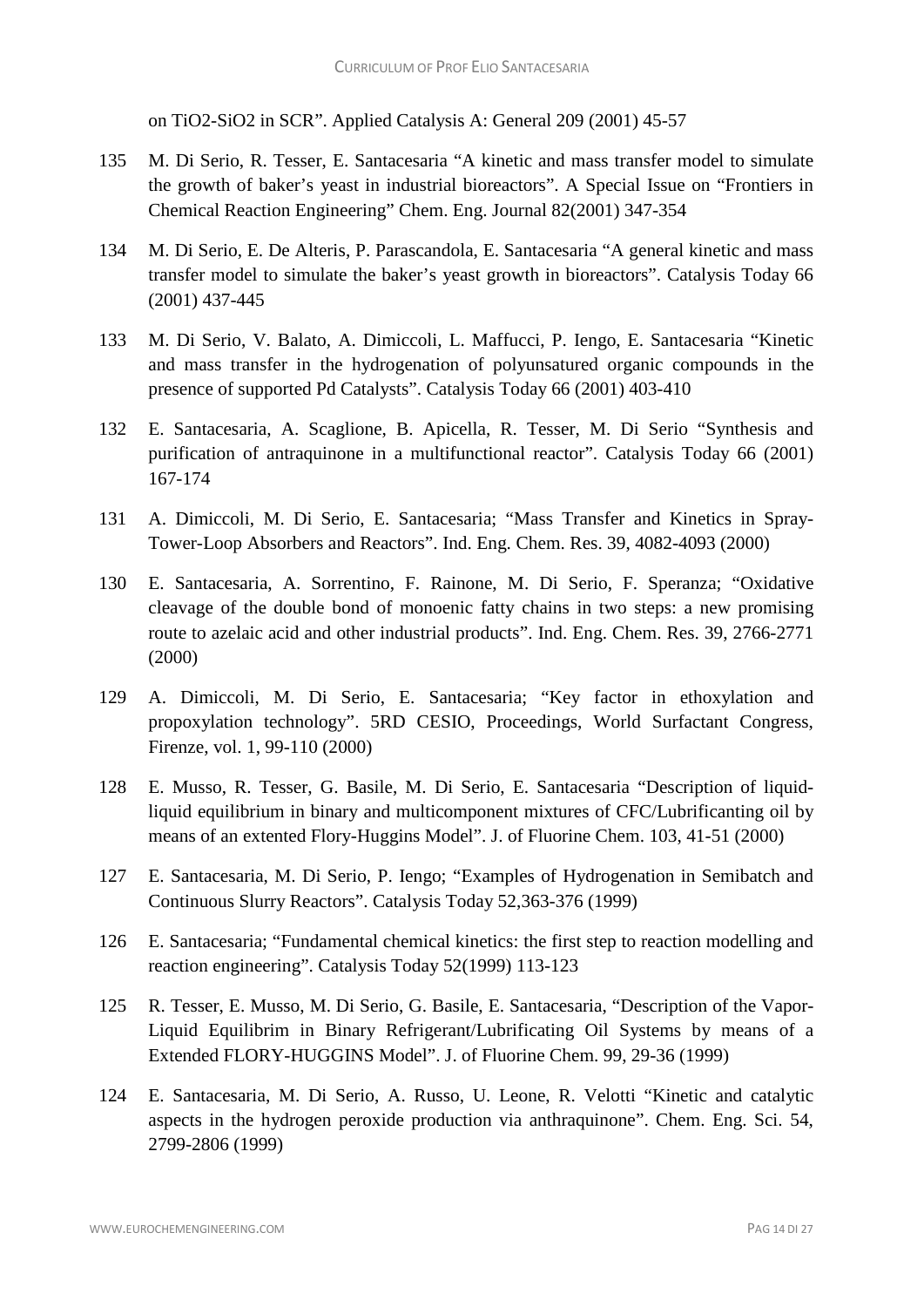- 123 E. Santacesaria, P. Iengo, M. Di Serio "Catalytic and kinetic effetcs in ethoxylation processes". (D.R. Karsa Ed.) Design and Selection of Performance Surfactants, Sheffield Accademic Press (1999)
- 122 G. Chiacchio, M. Malinconico, E. Santacesaria, M. Di Serio; "PET post-consumo: da problema ad opportunità" La Chimica e L'Industria 81, 355-360 (1999)
- 121 E. Santacesaria, M. Di Serio, P. Iengo; "Mass transfer and kinetics in ethoxylation spray tower loop reactors". Chem. Eng. Sci. 54, 1499-1504 (1999)
- 120 B. Apicella, E. Santacesaria, M. Di Serio; "Kinetic and catalytic aspects in the synthesis of polyethylene terephtalate (PET), also through the use of model molecules". (G.F. Froment and K.C. Waugh Eds) Reaction Kinetics and the Development of Catalytic Process, 431-434, Elsevier Science B.V. (1999)
- 119 E. Santacesaria, M. Di Serio, P. Iengo; "Kinetic and reactor simulation for polyethoxylation and polypropoxylation reactions". (G.F. Froment and K.C. Waugh Eds) Reaction Kinetics and the Development of Catalytic Process, 267-274, Elsevier Science B.V. (1999)
- 118 R. Improta, M. Di Serio, E. Santacesaria "Aluminium alkoxide sulphate catalyst: a computational study". J. of Molecular Catalysis, A: Chemical 137, 169-182 (1999)
- 117 P. Iengo, M. Di Serio, D. Gazzoli, G. Aprile, E. Santacesaria "Preparation and properties of new acid catalysts obtained by grafting alkoxides and derivatives on the most common supports. Note III- Grafting titanium and vanadil alkoxides on silica". Applied Catalysis A: General 178, 97-109 (1999)
- 116 E. Santacesaria; "Laurea in Chimica Industriale: commenti sulla struttura attuale e sull'opportunità di modificarla". La Chimica e l'Industria 80(1998)347-348.
- 115 Iengo, M. Di Serio, V. Solinas, D. Gazzoli, G. Salvio, E. Santacesaria "Preparation and properties of new acid catalysts obtained by grafting alkoxides and derivatives on the most common supports. Note II- Grafting silicon and zirconium alkoxides and related sulphates on -alumina". Applied Catalysis A: General 170, 225-244 (1998)
- 114 B. Apicella, M. Di Serio, L. Fiocca, R. Po, E. Santacesaria "Kinetic and catalytic aspects of the formation of poly(ethyleneterephtalate) (PET) investigated with model molecules" J. of Applied Polymer Science 69, 2423-2433 (1998)
- 113 M. Di Serio, B. Apicella, G. Grieco, P. Iengo, L. Fiocca, R. Po, E. Santacesaria "Kinetic and catalytic aspects of dimethylterephtalate transesterification also through the use of model molecules". J. of Molecular Catalysis. A: Chemical 130, 233-240 (1998)
- 112 V. Aruta, M. Malinconico, F. Pota, E. Santacesaria; "Rivestimenti in polvere per un miglior rapporto con l'ambiente" MACPLAS 22(1997) 189, 81-83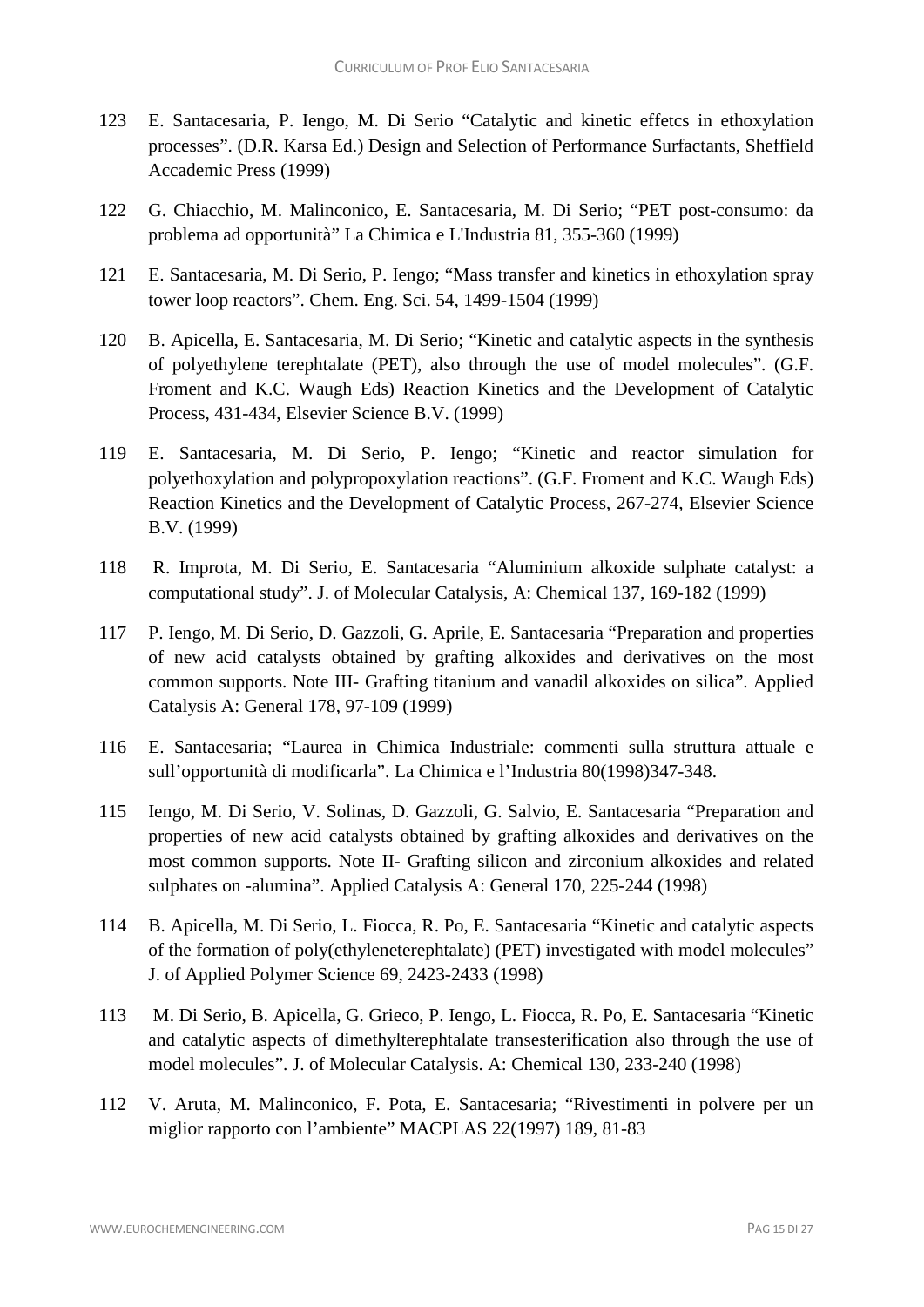- 111 L. Maffucci, P. Iengo, M. Di Serio, E. Santacesaria; "A rapid method to evaluate the dispersion of palladium in supported catalysts". J. of Catalysis, 172 (2) 485-487 (1997)
- 110 M. Di Serio, P. Iengo, G. Vairo, E. Santacesaria; "Narrow range ethoxylation of fatty alcohols promoted by zirconium alkoxide sulphate catalyst". Journal of Surfactant and Detergent 1 (1998) 1, 83-91
- 109 P. Iengo, M. Di Serio, A. Sorrentino, V. Solinas, E. Santacesaria "Preparation and properties of new acid catalysts obtained by grafting alkoxides and derivatives on the most common supports. Note I- Grafting aluminum and zirconium alkoxides and related sulphates on silica". Applied Catalysis A, 167 (1998) 85,101
- 108 E. Santacesaria; "Kinetics and Transport Phenomena in Heterogeneous Gas-Solid and Gas-Liquid-Solid Systems"; Catalysis Today, 34,411 (1997)
- 107 E.Santacesaria; "The kinetics of Heterogeneous Catalytic Reactions" Catalysis Today, 34, 393 (1997)
- 106 E. Santacesaria, M. Di Serio, P. Iengo; Narrow Range Ethoxylation obtained with alkoxides sulphate catalysts; 4th World Surfactant Congress Barcelona, 3-7 (1996) 497- 506
- 105 M. Di Serio, G. Vairo, P. Iengo, F. Felippone, E. Santacesaria; " Kinetics of ethoxylation and Propoxylation of 1 and 2-octanol catalyzed by KOH" Ind. and Eng. Chem. Research, 35, 3848 (1996)
- 104 E.Santacesaria, M. Di Serio, P. Iengo; "Un catalizzatore a base di alluminio alcossido solfato per l'etossilazione di alcooli grassi"; La Rivista Italiana delle Sostanze Grasse, LXXIII,169 (1996)
- 103 M. Di Serio, R. Tesser, F. Trulli, E. Santacesaria; " Kinetic and Catalytic Aspects in Melt Transesterification of Dimethylterephthalate with Ethylene Glycol in the Presence of Different Catalytic Systems. Journal of Applied Polymer Science, 62,409 (1996)
- 102 M. Di Serio, P. Iengo, R. Gobetto, S. Bruni, E. Santacesaria; " Ethoxylation of fatty alcohols promoted by an aluminum alkoxide sulphate catalyst"; Journal Molecular Catalysis A: Chemical 112, 235 (1996)
- 101 E. Musso, M. Di Serio, R. Tesser, L. Cavallo, G. Basile, E. Santacesaria; " Vapour pressures of fluorocarbons in polyols, polyamines and polycarboxyls"; Journal of Fluorine Chemistry 78 (1996) 167-175
- 100 M. Di Serio, R. Tesser, F. Felippone, E. Santacesaria; "Ethylene oxide solubility and ethoxylation kinetics in the synthesis of nonionic surfactants"; Ind. Eng. Chem. Research 34, 4092-4098 (1995)
- 99 E. Santacesaria, M. Di Serio, R. Tesser; "Role of ethylene oxide solubility in the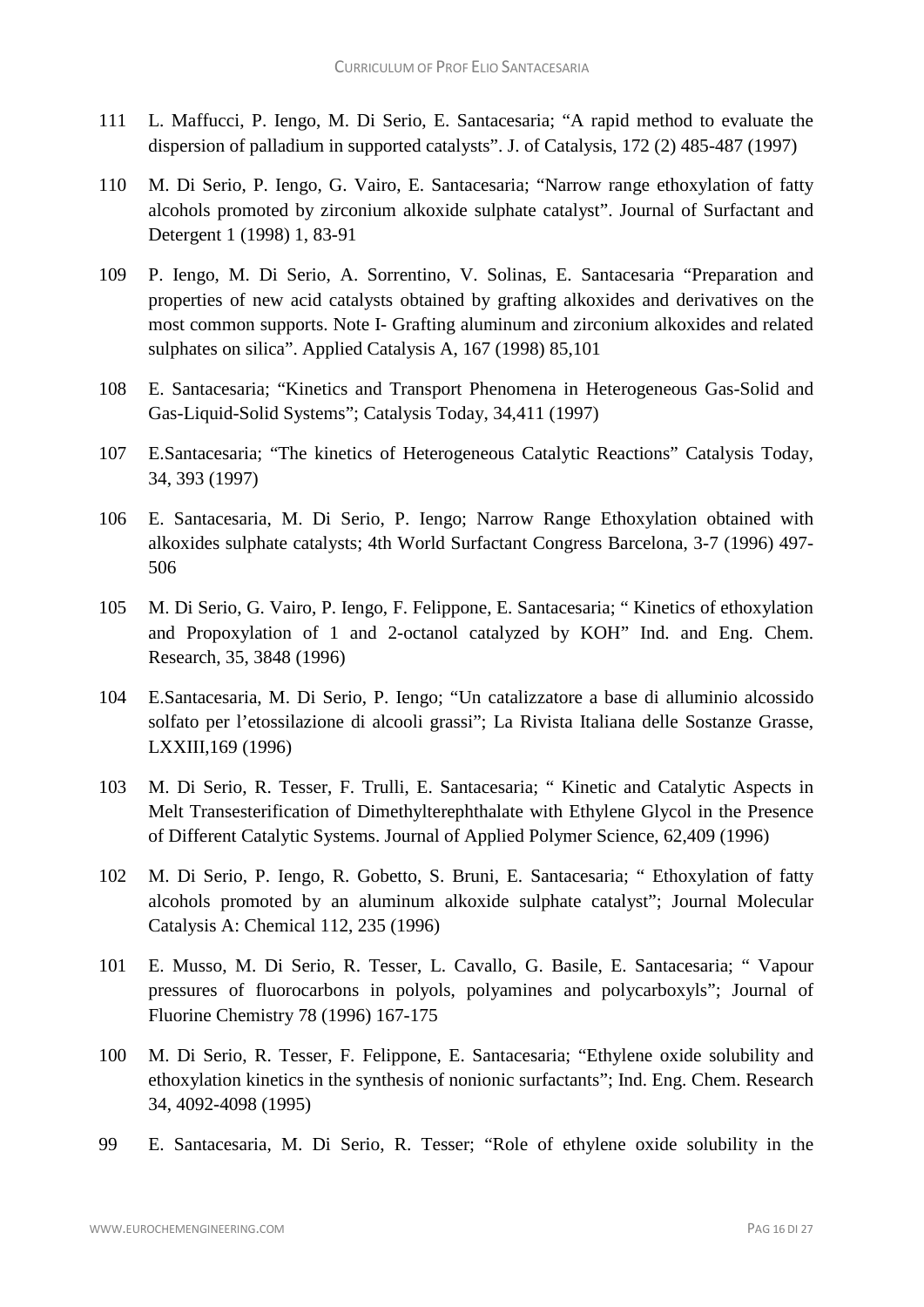ethoxylation processes"; Catalysis Today 24,23-28 (1995)

- 98 M. Di Serio, E. Santacesaria, A. Santambrogio, G. Polimeni; "The radical polymerization of C12-C18 alkylmethacrylates in semibatch conditions."J. of Applied Polymer Science, Vol. 56, pp 1141-1149 (1995)
- 97 E. Santacesaria, M. Di Serio, R. Velotti, U. Leone; "Hydrogenation of the aromatic rings of 2-ethylanthraquinone on palladium catalyst"; J. of Molecular Catalysis 94, 37-46, (1994)
- 96 E. Santacesaria, P. Parrella, M. Di Serio, G. Borrelli; "Role of mass transfer and kinetics in the hydrogenation of rapeseed oil on a supported palladium catalyst" Applied Catalysis 116,1-2,269-294 (1994)
- 95 E. Santacesaria, F. Trulli, L. Minervini, M. Di Serio, R. Tesser, S. Contessa "Kinetic and Catalytic Aspects in Melt Transesterification of Dimethyl Terephthalate With Ethylene Glycol" J. of Applied Polymer Science 54,9,1371-1384 (1994)
- 94 G. Basile, E. Musso, R. Tesser, M. Di Serio, E. Santacesaria "Polyol and Blowing Agent Binary System Described by Means of the Flory Model" Cellular Polymers 13,98-112 (1994)
- 93 E. Santacesaria, F. Trulli, G. F. Brussani, D. Gelosa, M. Di Serio ; "Oxidized glucosidic oligomers: a new class of sequestering agents-preparation and properties" Carbohydrate Polymers 23,35-46 (1994)
- 92 E. Santacesaria, M. Di Serio, R. Velotti, U. Leone Deactivation of Palladium Catalyst in the hydrogenation of 2-ethyl 5,6,7,8-tetrahydroanthraquinone. ( D. Delmon and G.F. Froment Eds.) Studies in Surface Science and Catalysis, Vol. 88, 597-602, Elsevier Science B.V. (1994)
- 91 M. Di Serio, S. Di Martino, E. Santacesaria; "Kinetics of Fatty Acids Polyethoxylation" Ind. Eng. Chem. Res.33,3,509(1994)
- 90 E. Santacesaria, M. Di Serio, R. Velotti, U. Leone; "Kinetics,Mass Transfer,and Palladium Catalyst Deactivation in the Hydrogenation Step of the Hydrogen Peroxide Synthesis via Anthraquinone." Ind. Eng. Chem. Research 33,2,277(1994)
- 89 L. Oliva, M. Di Serio, N. Peduto, E. Santacesaria; "Chain propagation rate constants for gas phase polymerization of propene and 1-butene with Ziegler-Natta catalysts." Macromol.Chem.Phys. 195,211(1994)
- 88 E. Santacesaria; "Chimica Industriale, una Scienza applicata per una Società Moderna" Diritto allo Studio Febbraio 1993
- 87 F. Trulli, E. Santacesaria; "New sequestering builders for detergent formulations" Chemistry Today 5,11,(1993)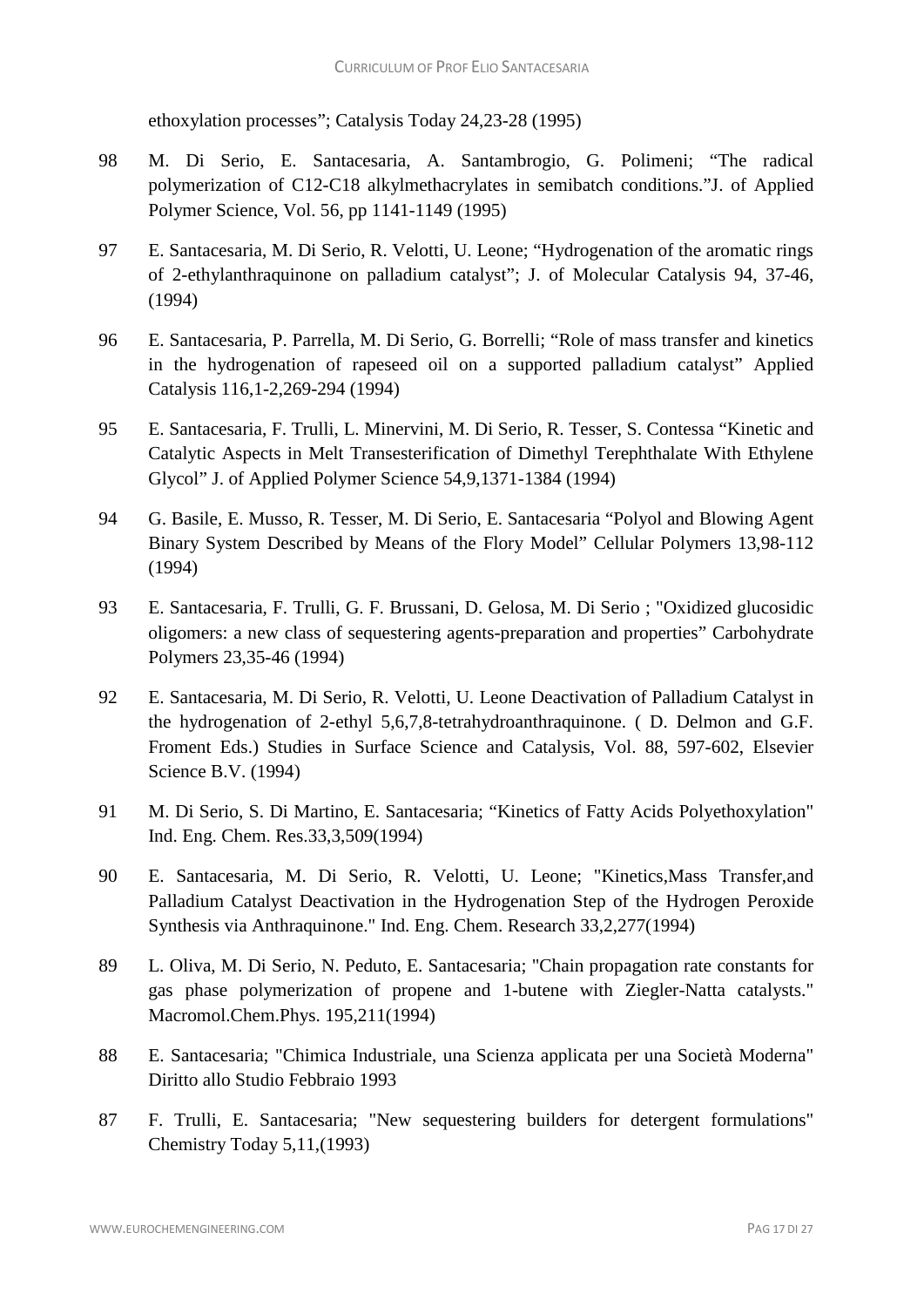- 86 E. Santacesaria, M. Di Serio, R. Tesser, P. Triunfo; "An application of the UNIFAC-RKS method to a reactive system" Fluid Phase Equilibria 84,111,(1993)
- 85 E. Santacesaria, R.Tesser, G. Basile, M. Di Serio; "Isobaric Vapour Liquid Equilibria for Some Halogen Containing Ethanes in Binary Mixtures with HF". Journal of Fluorine Chemistry 61,123,(1993)
- 84 E. Santacesaria, M. Di Serio, G. Addino, R. Garaffa; Mechanisms of the Narrow Range Ethoxylation. 3RD CESIO, Procedings, World Surfactant Congress, vol. 2, 281-290 (1992)
- 83 E. Santacesaria, M. Di Serio, R. Garaffa, G. Addino; "Kinetics and mechanisms of fatty alcohol polyethoxylation 2.Narrow-Range ethoxylation obtained with Barium Catalyst. Ind. Eng. Chem. Research 31,11,2419 (1992)
- 82 E. Santacesaria, M. Di Serio, R. Garaffa, G. Addino; "Kinetics and mechanisms of fatty alcohol Polyethoxylation. 1.The Reaction Catalyzed by Potassium Hydroxide" Ind. Eng. Chem. Research 31,11,2413 (1992)
- 81 M. Di Serio, R. Garaffa,E. Santacesaria; "Hydroformilation of Polyisobutene" Journal Mol. Catalysis 69,1,1(1991).
- 80 E. Santacesaria, R. Paludetto, L. Carvani; "Kinetics of Potassium Catalyzed Coal Char Gasification" La Chimica e l'Industria 73,343 (1991)
- 79 E. Santacesaria, M. Di Serio, P. Radici, L. Cavalli, R. Garaffa; "Kinetics and Mass Transfer in Polyethoxylation Reactions". La Rivista Italiana delle Sostanze Grasse 68,5,261 (1991)
- 78 E. Santacesaria, R. Tesser, M. Di Serio; "Simple and predictive approach for calculating the high pressure and temperature VLE of binary mixtures by applying a UNIFAC-EOS method". Fluid Phase Equilibria 63,329-340 (1991)
- 77 E. Santacesaria, D. Gelosa, M. Di Serio, R. Tesser; "Thermal Stability of Nonionic Polyoxyalkylene Surfactants". Journal of Applied Polymer Science 42,2053-2061(1991).
- 76 E. Santacesaria, D. Gelosa, M. Di Serio, P.- Ciambelli, S. Carrà "Catalytic alkylation of phenol with methanol: factors influencing activities and selectivites. Note II - Effect of intracrystalline diffusion and shape selectivity on H-ZSM5 zeolite". Applied Catalysis; 64, 101 (1990).
- 75 E. Santacesaria, D. Gelosa, D. Grasso, S. Carrà "Catalytic alkylation of phenol with methanol: factors influencing activities and selectivities. Note I - Effect of different acid sites evaluated by studying the behaviour of the catalysts: γ-Al2O3, Nafion-H, SiO2.Al2O3, H3PO4". Applied Catalysis; 64, 90 (1990).
- 74 E. Santacesaria, M. Di Serio, L. Lisi, D. Gelosa; "Kinetics of nonylphenol polyethoxylation catalyzed by potassium hydroxide". Ind.Eng.Chem. Research 29, 5,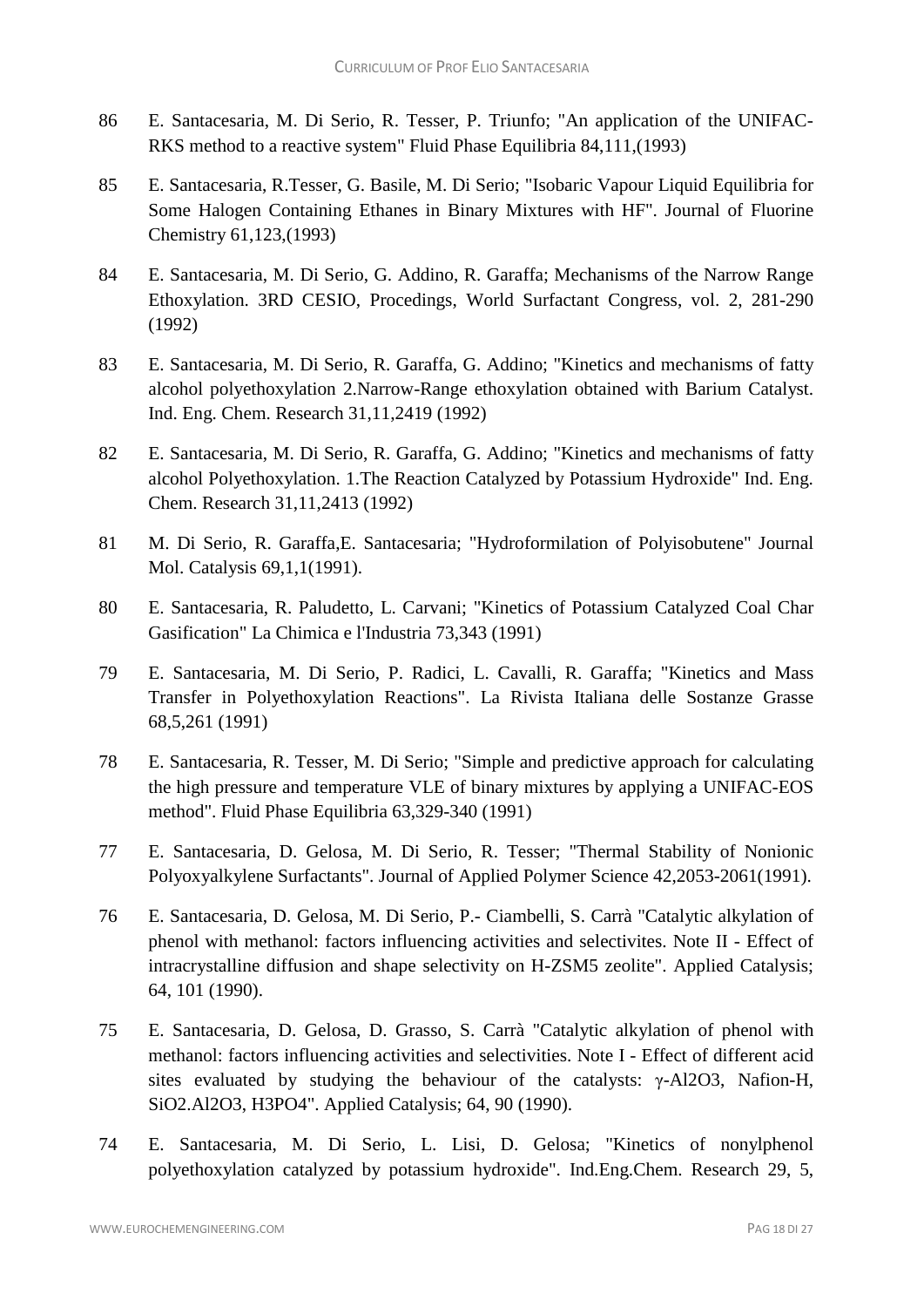719 (1990).

- 73 E. Santacesaria, M. Di Serio, D. Gelosa, S. Carrà; "Kinetics of methanol homologation. part II - Behaviour of cobalt-phosphine-iodine catalysts plus other metals as cocatalysts". Journal of Molecular Catalysis, 58, 43-52 (1990).
- 72 E. Santacesaria, M. Di Serio, D. Gelosa, S. Carrà; "Kinetics of methanol homologation. Part I- Behaviour of cobalt-phosphine-iodine catalysts". Journal of Molecular Catalysis 58, 27-42 (1990).
- 71 E. Santacesaria, M. Di Serio, G. Basile, S. Carrà; "Kinetics of chloroform fluorination by HF catalyzed by antimony pentachloride". Journal of Fluorine Chemistry, 44, 87-111 (1989).
- 70 E. Santacesaria, P. Wilkinson, P. Babini, S. Carrà; "Hydrogenation of 2 ethyltetrahydroanthraquinone in the presence of palladium catalyst". Ind. Eng. Chem. Res. 27, 780 (1988).
- 69 E. Santacesaria, R. Silvani, P. Wilkinson, S. Carrà; "Alkylation of p-Cresol with isobutene catalyzed by cation- exchange resins: a kinetic study". Ind. Eng. Chem. Res. 27, 541 (1988).
- 68 E. Santacesaria, R. Ferro, S. Ricci, S. Carrà; "Kinetic aspects in the oxidation of hydrogenated 2- ethyltetrahydroanthraquinone". Ind. Eng. Chem. Res. 26, 155 (1987).
- 67 E. Santacesaria, N. Pimpinelli; "Le ossidazioni in fase gas-liquido nell'industria". La Chimica e l'Industria 68, 718, (1986).
- 66 E. Santacesaria, M. Tonello, G. Storti, R. C. Pace, S. Carrà; "Kinetics of Titanium Dioxide Precipitation by Thermal Hydrolysis; J. of Colloid and Interface Sci. 111, 1,44 (1986)
- 65 E.Santacesaria; "L'Interfase gas-solido" Cap. 6 del volume Chimica Fisica dei Colloidi e delle Interfasi CLUP 1985
- 64 E. Santacesaria, M. Visca; Chimica Fisica dei Colloidi e delle Interfasi CLUP (1985)
- 63 E. Santacesaria, D. Gelosa E. Giorgi, S. Carrà; "Role of basic and acid sites in the bimolecular dehydration of alcohols catalyzed by HY zeolites". Journal of Catalysis 90, 1 (1984).
- 62 E. Santacesaria, S. Carrà, G. Storti, R. C. Pace; "Kinetics of titanium dioxide precipitation by thermal hydrolysis". VIII CHISA, International Congress of Chemical Engineering, 3- 7/9/1984, Praga, Cecoslovacchia.
- 61 E. Santacesaria, S. Carrà, R. Ferro; "The kinetics of the hydrogen peroxide industrial production". VIII CHISA, International Congress of Chemical Engineering, 3- 7/9/1984,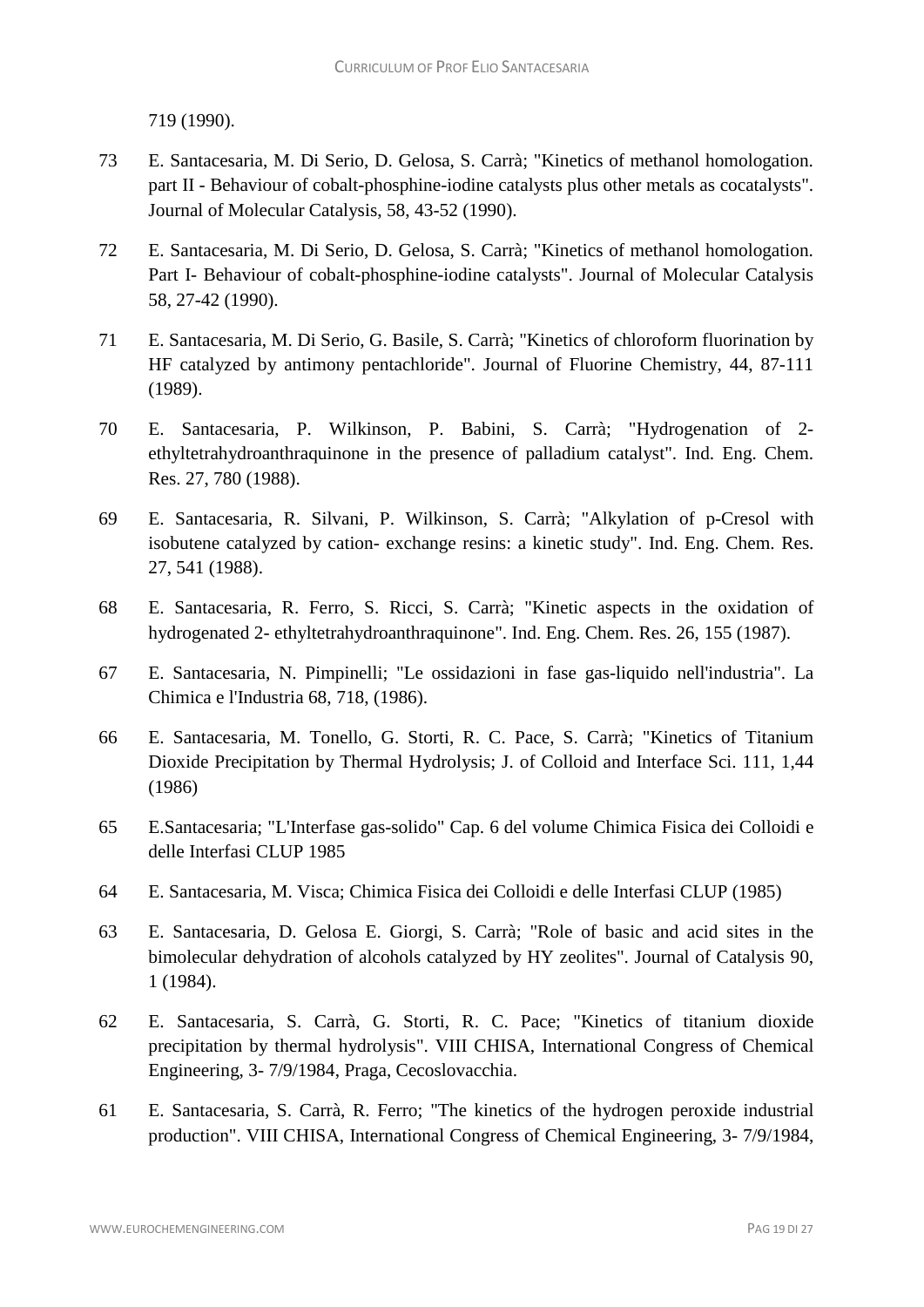Praga, Cecoslovacchia

- 60 E. Santacesaria, E. Giorgi, D. Gelosa, S. Carrà; "The evaluation of acid-base properties of zeolites by employing simple reaction kinetics". IX Simposio Iberoamericano de Catalise, 16-21/7/1984, Lisbona, Portogallo.
- 59 G. Storti, E. Santacesaria, M. Morbidelli, S. Carrà; "Separation of xylenes on Y zeolites in vapor phase. Part 3: Choice of the suitable desorbent". Ind. Eng. Chem. Proc. Des. Dev. 24, 89 (1985).
- 58 M. Morbidelli, E. Santacesaria, G. Storti, S. Carrà "Separation of xylenes on Y zeolites in vapor phase. Part 2: Breakthrough and pulse curves and their interpretation". Ind. Eng. Chem. Proc. Des. Dev., 24, 83 (1985).
- 57 E. Santacesaria, D. Gelosa, P. Danise, S. Carrà; "Separation of xylenes on Y zeolites in vapor phase. Part 1: Determination of the adsorption equilibrium parameters and of kinetic regime". Ind. Eng. Chem. Proc. Des. Dev., 24, 83 (1985).
- 56 E. Santacesaria, D. Gelosa, D. Picenoni, P. Danise; "The effect of the exchanged cations in the adsorption of p- and m-xylene onto Y zeolite". Journal of Colloid and Interface Sci., 98(2), 467 (1984).
- 55 E. Santacesaria, S. Carrà, F. Silva; "Acetic acid esterification catalyzed by mordenite". Journal of Catalysis, 85, 519-520 (1984).
- 54 E. Santacesaria, P. Danise, D. Gelosa; "The electrochemical and fluid dynamic behaviour of a continuous ozone analyzer". J. Electroanalytical Chem., 153, 175-183 (1983).
- 53 E. Santacesaria, D. Gelosa, P. Danise, S. Carrà; "Vapor-Phase Esterification Catalyzed by Decationized Y Zeolites". Journal of Catalysis, 80,427 (1983)
- 52 E. Santacesaria, S. Carrà; "Kinetics of catalytic steam reforming of methanol in a CSTR reactor". Applied Catalysis 5, 345-358 (1983).
- 51 E. Santacesaria, S. Carrà, R.C. Pace, C. Scotti; "Vapor-phase treatment of titanium dioxide with metal chlorides. Note 2: Kinetics of the reaction between titanium dioxide and aluminium chloride". Ind. Eng. Chem. Prod. Res. Dev., 21, 501-504 (1982).
- 50 E. Santacesaria, S. Carrà, R. C. Pace, C. Scotti; "Vapor-phase treatment of titanium dioxide with metal chlorides. Note 1: The reactions of coating performed by Al2Cl6, SiCl4 and ZrCl4, in the vapor phase". Ind. Eng. Chem. Prod. Res. Dev., 321, 496-500 (1982).
- 49 E. Santacesaria, P. Danise ; "Analizzatori continui per cloro residuo". Inquinamento, 7-8, 21 (1982).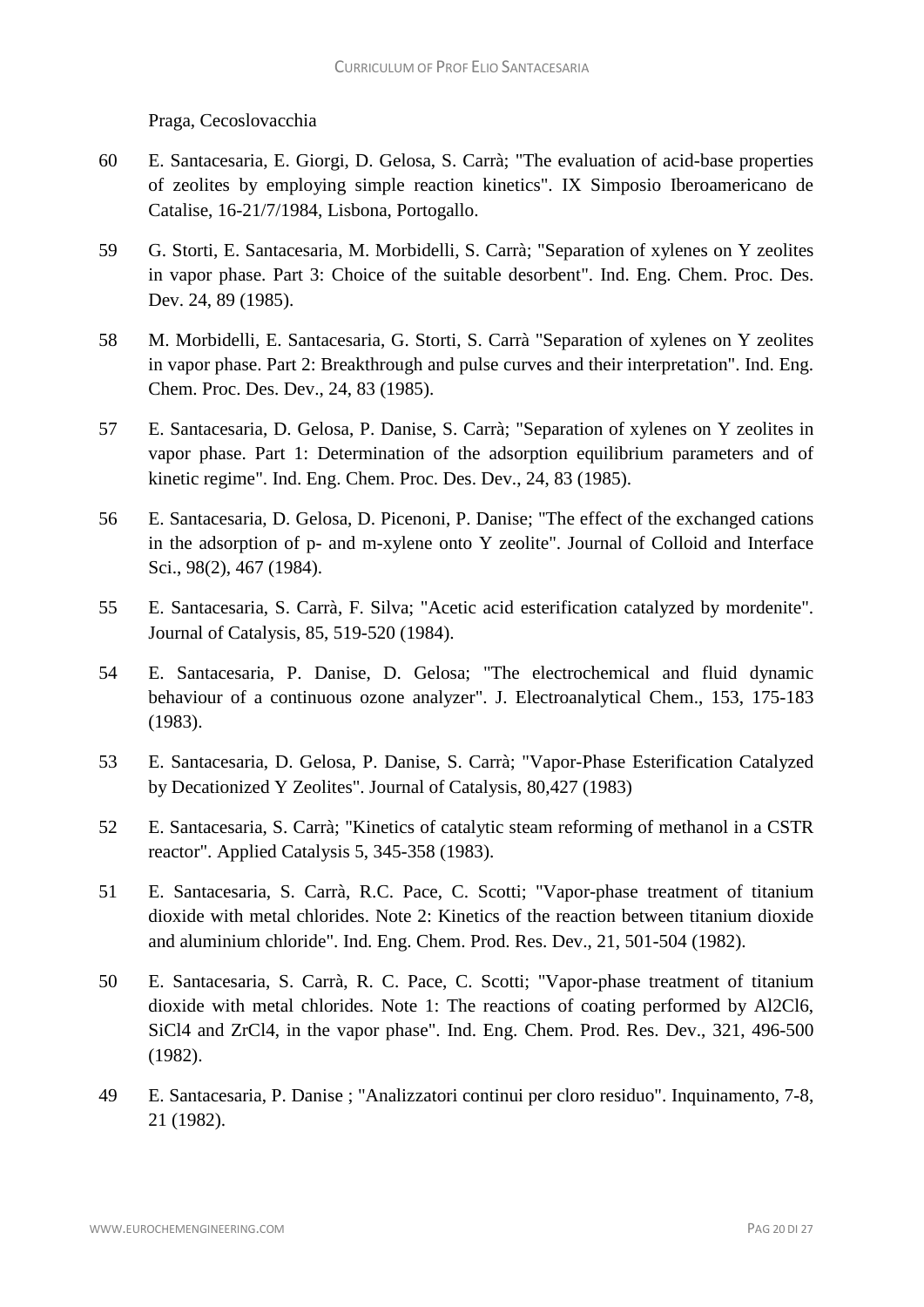- 48 M. Morbidelli, G. Niederjaufner, E. Santacesaria, S. Carrà "Modelli di simulazione di unità di purificazione di polimeri da impurezze volatili mediante solventi". Ing. Chim. Ital. 18, 45 (1982).
- 47 S. Carrà, E. Santacesaria, M. Morbidelli, G. Storti, D. Gelosa "Separation of xylenes on Y zeolites. Note 3: Pulse curves and their interpretation". Ind. Eng. Chem. Proc. Des. Dev., 21, 451 (1982).
- 46 E. Santacesaria, M.Morbidelli, A. Servida, G. Storti, S. Carrà "Separation of xylenes on Y zeolites. Note 2: Breakthrough curves and their interpretation". Ind. Eng. Chem. Proc. Des. Dev., 21, 446 (1982).
- 45 E. Santacesaria, M. Morbidelli, P. Danise, M. Mercenari, S. Carrà "Separation of xylenes of Y zeolites. Note 1: Determination of the adsorption equilibrium parameters, selectivities and mass transfer coefficients through finite bath experiments". Ind. Eng. Chem. Proc. Des. Dev., 21, 440 (1982).
- 44 E. Santacesaria; "A rapid method for determining the amount and reactivity of surface hydroxy groups, applied to titanium dioxide". Reaction Kinetics and Catalysis Letters, 19, 49 (1982).
- 43 S. Carrà, M. Morbidelli, E. Santacesaria; "New approach to vapor-liquid equilibrium description through a perturbed hard-sphere equation of state". VII CHISA, International Congress of Chemical Engineering, 5/9/1981, Praga, Cecoslova
- 42 E. Santacesaria, P. Danise, C. Galli; "The electrochemical and fluid dynamical behaviour of amperometric residual chlorine analyzers". Physico Chemical Hydrodynamics, 2, 153 (1981).
- 41 S. Carrà, M. Morbidelli, E. Santacesaria, G. Niederjaufner; "Polymer purification through solvent addition: physical implications and modeling of separation units". Journal of Applied Polymer Science, 26, 1497 (1981).
- 40 E. Santacesaria, M. Morbidelli, S. Carrà; "Kinetics of the catalytic oxidation of methanol to formaldehyde". Chemical Engineering Science, 36, 909 (1981).
- 39 S. Carrà, E. Santacesaria; "Engineering aspects of gas-liquid catalytic reactions". Cat. Rev. Sci. Eng., 22, 75 (1980).
- 38 E. Santacesaria, S. Carrà; "Aspetti chimico fisici nella preparazione di catalizzatori metallici". La Rivista dei Combustibili, Vol. XXXIV, 215 (1980).
- 37 S. Carrà, E. Santacesaria, P. Ferrario, P. Bovone; "Intermolecular forces and vapor-liquid equilibria: a semi- empirical approach". Fluid Phase Equilibria, 4, 89 (1980).
- 36 E. Santacesaria; "Metodi di separazione degli xileni isomeri". La Chimica e l'Industria, 62, 317 (1980).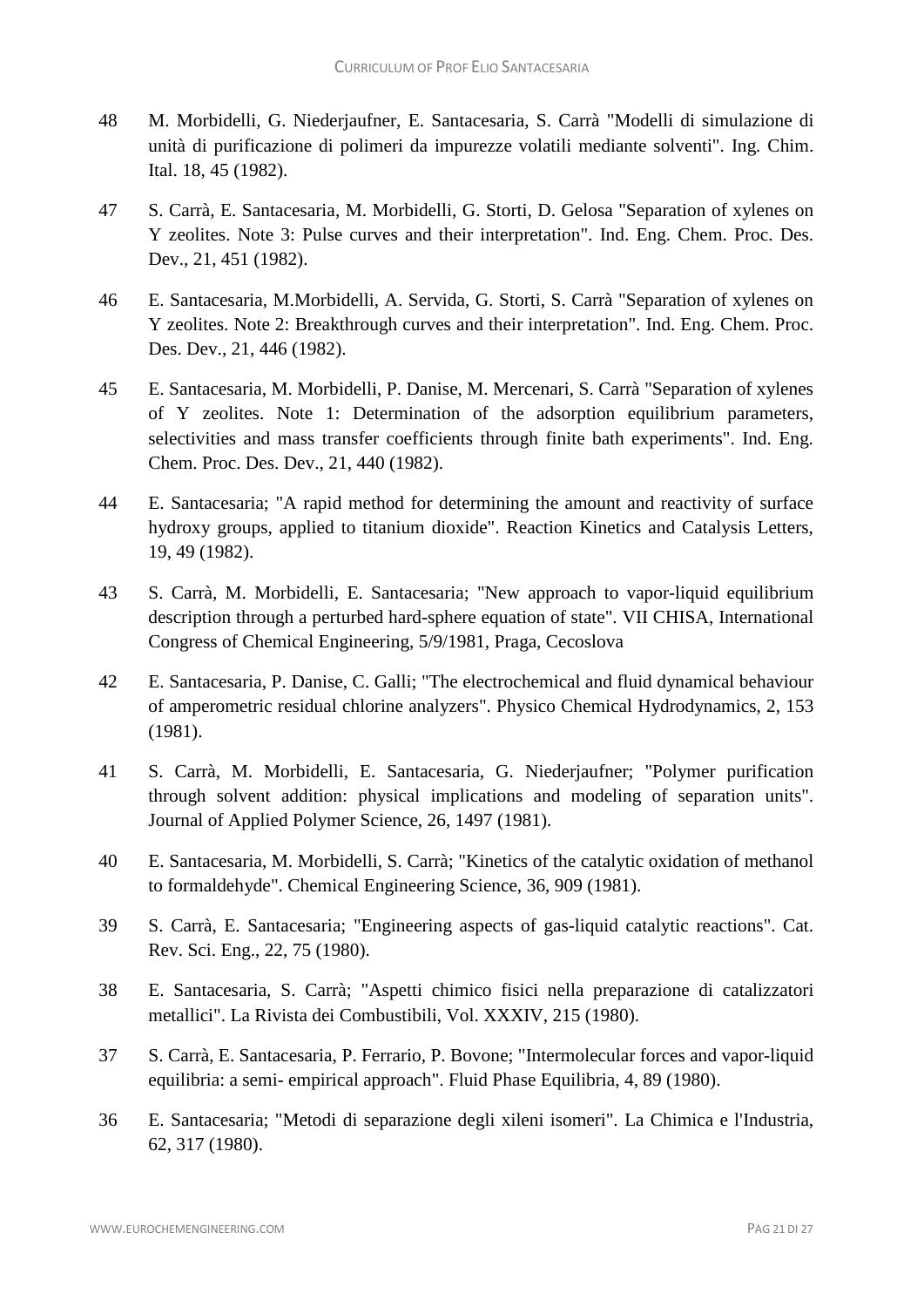- 35 S. Carrà, M.Morbidelli, E. Santacesaria, G. Buzzi "Synthesis of propylene oxide from propylene chlorohydrins. 2. Modeling of the distillation with chemical reaction unit". Chemical Engineering Science, 34, 1133 (1979).
- 34 S. Carrà, E. Santacesaria, M. Morbidelli, L. Cavalli; "Synthesis of propylene oxide from propylene chlorohydrins. Kinetic aspect of the process". Chemical Engineering Science, 34, 1123 (1979)
- 33 E. Santacesaria, D. Berlendis, S. Carrà; "Measurement of activity coefficients at infinite dilution by stripping and retention time methods". Fluid Phase Equilibria, 3, 167 (1979).
- 32 S, Carrà, E. Santacesaria, M. Morbidelli, P. Schwarz, C. Divo "Synthesis of epichlorohydrin by elimination of hydrogen chloride from chlorohydrins. 2. Simulation of the reaction unit". Ind. Eng. Chem. Proc. Des. Dev., 18, 428 (1979).
- 31 S. Carrà, E. Santacesaria, M. Morbidelli, P. Schwarz, C. Divo; "Synthesis of epichlorohydrin by elimination of hydrogen chloride from chlorohydrins. 1. Kinetics aspects of the process". Ind. Eng. Chem. Proc. Des. Dev., 18, 424 (1979).
- 30 E. Santacesaria, D. Gelosa, S. Carrà; "Role of gaseous treatments of platinum-alumina catalysts in n- hexane reactions. La Chimica e l'Industria, 61, 7-8, 529 (1979).
- 29 S. Carrà, M.Morbidelli, E. Santacesaria, "Distillation problems in the epoxides synthesis through dehydrochlorination". Proceedings of the International Congress, Advances in Separation Science, Sept. 18-21, Trieste, Italy (1978).
- 28 E. Santacesaria, A. Morini, S. Carrà; "Ammonium perchlorate decomposition in the presence of metallic oxides". Combustion and Flame, 31, 17 (1978).
- 27 E. Santacesaria, S. Carrà; "Cinetica dello steam reforming del metanolo". La Rivista dei Combustibili, Vol. XXXII, 227 (1978).
- 26 E. Santacesaria, D. Gelosa, S. Carrà, I. Adami; "Influence of metal dispersion on nhexane reactions over platinum-alumina catalysts". I&EC Product Research and Development, 17, 68 (1978).
- 25 E. Santacesaria, C. Galli, S. Carrà; "Kinetic aspects of the impregnation of alumina pellets with hexachloroplatinic acid". Reaction Kinetics and Catalysis Letters, 6, 301 (1977).
- 24 A. Morini, E. Santacesaria; "Considerazioni sulla scelta dei materiali metallici per lo scambiatore primario nei cicli di potenza a fluido organico". La Termotecnica, 10, 490 (1977).
- 23 E. Santacesaria, D. Gelosa, S. Carrà; "Basic behavior of alumina in the presence of strong acids". I&EC Product Research and Development, 16, 45 (1977).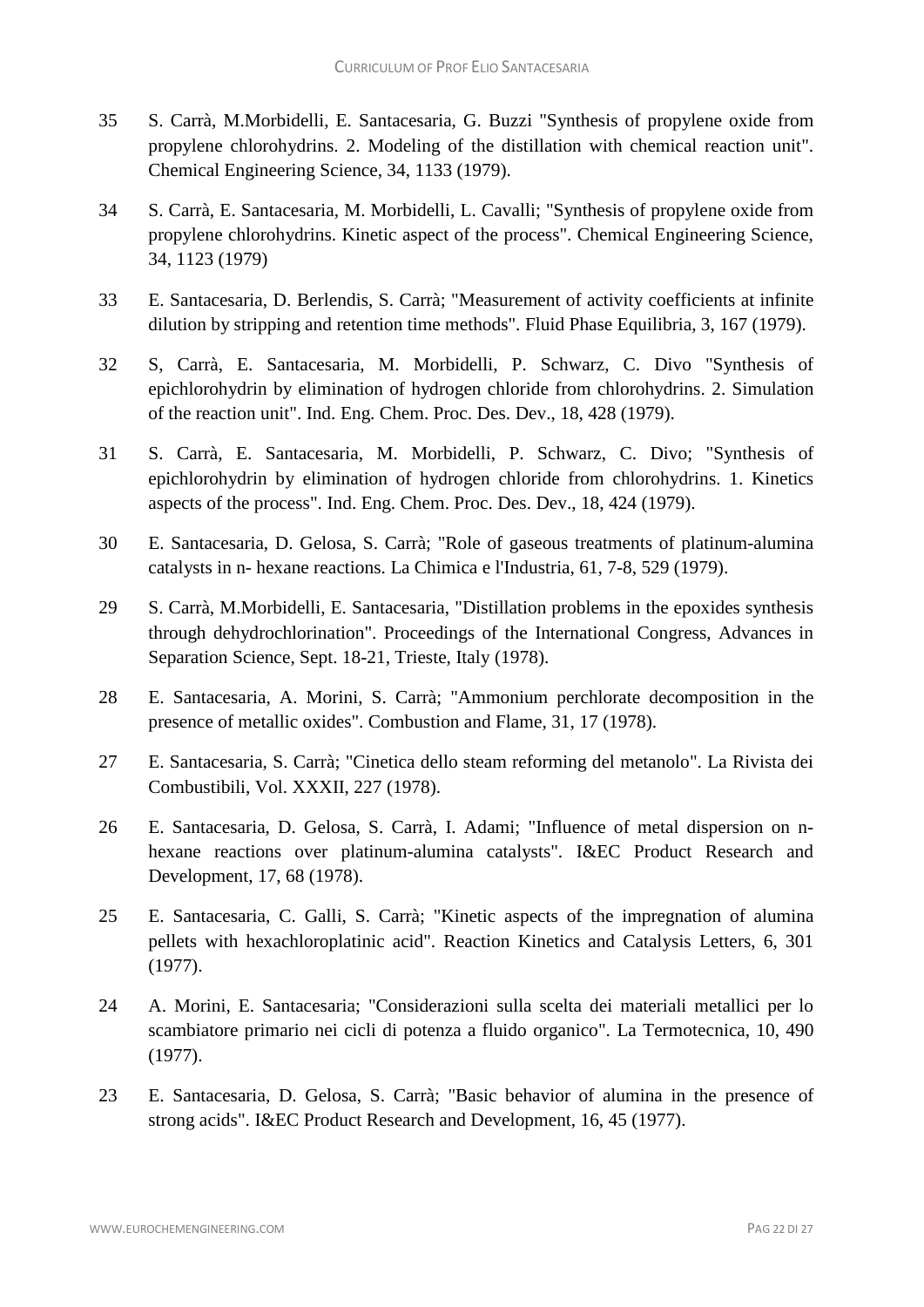- 22 E. Santacesaria, S. Carrà, I. Adami; "Adsorption of hexachloroplatinic acid on gammaalumina". I&EC Product Research and Development, 16, 41 (1977).
- 21 E. Santacesaria, C. Galli, S. Carrà; "Kinetics of hexachloroplatinic acid reduction". Reaction Kinetics and Catalysis Letters, 7, 361 (1977).
- 20 E. Santacesaria, P. Danise, S. Carrà; "Transformations of C6 hydrocarbons on Pt-Black". La Chimica e l'Industria, 58, 405 (1976).
- 19 E. Santacesaria, A. Morini; "Decomposizione catalitica di perclorato di ammonio". La Rivista dei Combustibili, XXX, 11-12, 328 (1976).
- 18 E. Santacesaria, S. Carrà; "Kinetics of ammonium perchlorate decomposition". Reaction Kinetics and Catalysis Letters, 5, 317 (1976).
- 17 E. Santacesaria, A. Morini, S. Carrà; "Thermal decomposition of ammonium perchlorate in the presence of cuprous and cupric oxides". La Chimica e l'Industria, 57, 515 (1975).
- 16 E. Santacesaria, A. Morini, S. Carrà; "Influence of metallic surfaces on decomposition of methylene chloride". La Termotecnica, XXIX, 443 (1975).
- 15 E. Santacesaria, D. Gelosa, S. Carrà; "Influence of catalyst pretreatment on n-hexane transformations on Platinum Black". Journal of Catalysis, 39, 403 (1975).
- 14 E. Santacesaria, D. Gelosa, S. Carrà; "Isomerization and hydrogenolysis of hexanes on Pt-Black". Reaction Kinetics and Catalysis Letters, 3, 215 (1975).
- 13 E. Santacesaria, A. Morini, S. Carrà; "Researches on thermal decomposition of methylene chloride". La Chimica e l'Industria, 56, 747 (1974).
- 12 E. Santacesaria;"Thermal decomposition of ammonium perchlorate in the presence of manganese dioxide". La Rivista dei Combustibili, Vol. XXVII, 10, 648 (1973)
- 11 E. Santacesaria, U. Ghezzi, G. Fusi; "Elaborazione di dati cinetici ottenuti mediante calorimetria differenziale (DSC)".La Rivista dei Combustibili, Vol. XXVI, 7-8, 267 (1972).
- 10 E. Santacesaria, D. Gelosa; Idrazina monopropellente". XX Convegno Internazionale delle Comunicazioni - Genova 8-13 Ottobre 1972
- 9 E. Santacesaria, L. Giuffrè, G. Fusi; "Decomposizione termica del perclorato d'ammonio". La Rivista dei Combustibili, Vol. XXV, 9, 376 (1971)
- 8 C. Casci, E. Santacesaria, D. Gelosa; "Possibilità di impiego di molibdati ridotti nella decomposizione di idrazina monopropellente". La Rivista dei Combustibili, Vol. XXV, 9, 371 (1971).
- 7 E. Santacesaria, L. Giuffrè, D. Gelosa; "Cinetica della decomposizione di idrazina a bassa temperatura su molibdati ridotti". La Rivista dei Combustibili, Vol. XXV, 2, 62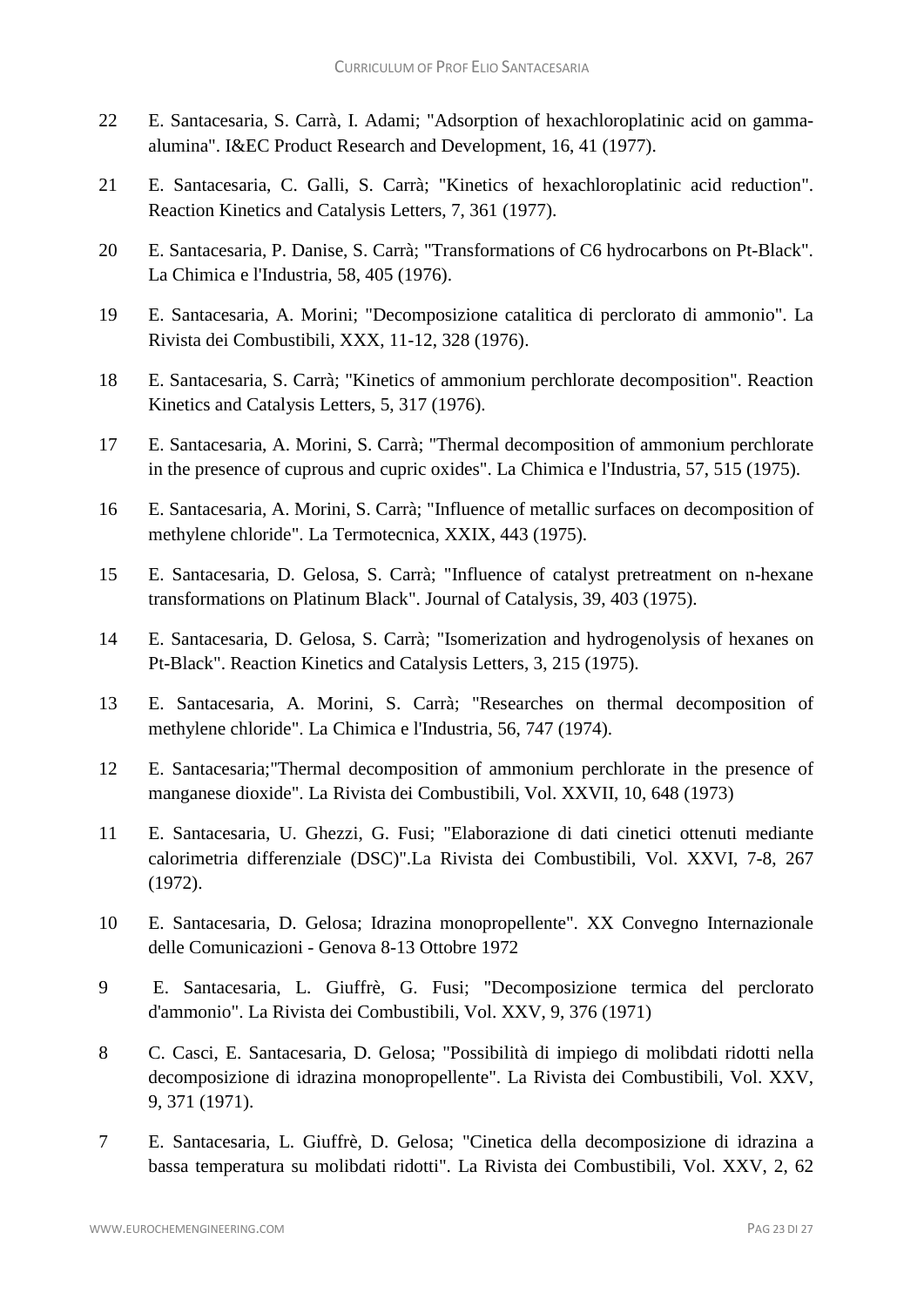(1971).

- 6 E. Santacesaria, L. Giuffrè, D. Gelosa; "Decomposizione catalitica di idrazina ad opera di molibdati ridotti". La Rivista dei Combustibili, Vol. XXV, 1, 1 (1971).
- 5 E. Santacesaria, L. Giuffrè, D. Gelosa; "Decomposizione catalitica dell'idrazina". La Rivista dei Combustibili, Vol. XXIV, 3, 101 (1970).
- 4 L. Giuffrè, E. Santacesaria; "Dosaggio dell'acido ε-ammino capronico e dell' εcaprolattame negli olii di lattame"; La Chimica e l'Industria, 51, 1341 (1969).
- 3 E. Santacesaria, L. Giuffrè; "Studio sulle possibilità di caratterizzazione analitic dell'idrazina, dei suoi prodotti di decomposizione e delle impurezze. 2. Determinazion coulombometrica di ammoniaca e idrazina". La Rivista dei Combustibili, Vol. XXIII, 10 490 (1969).
- 2 E. Santacesaria, L. Giuffrè; "Studio sulle possibilità di caratterizzazione analitica dell'idrazina, dei suoi prodotti di decomposizione e delle impurezze. 1. Impiego della gas-cromatografia e sue possibilità di applicazione nel controllo di attività di catalizzatori di decomposizione dell'idrazina". La Rivista dei Combustibili, Vol. XXIII, 9, 438 (1969).
- 1 E. Santacesaria; "Determinazione potenziografica dell'acqua in idrazina".La Chimica e l'Industria, 51, 282 (1969).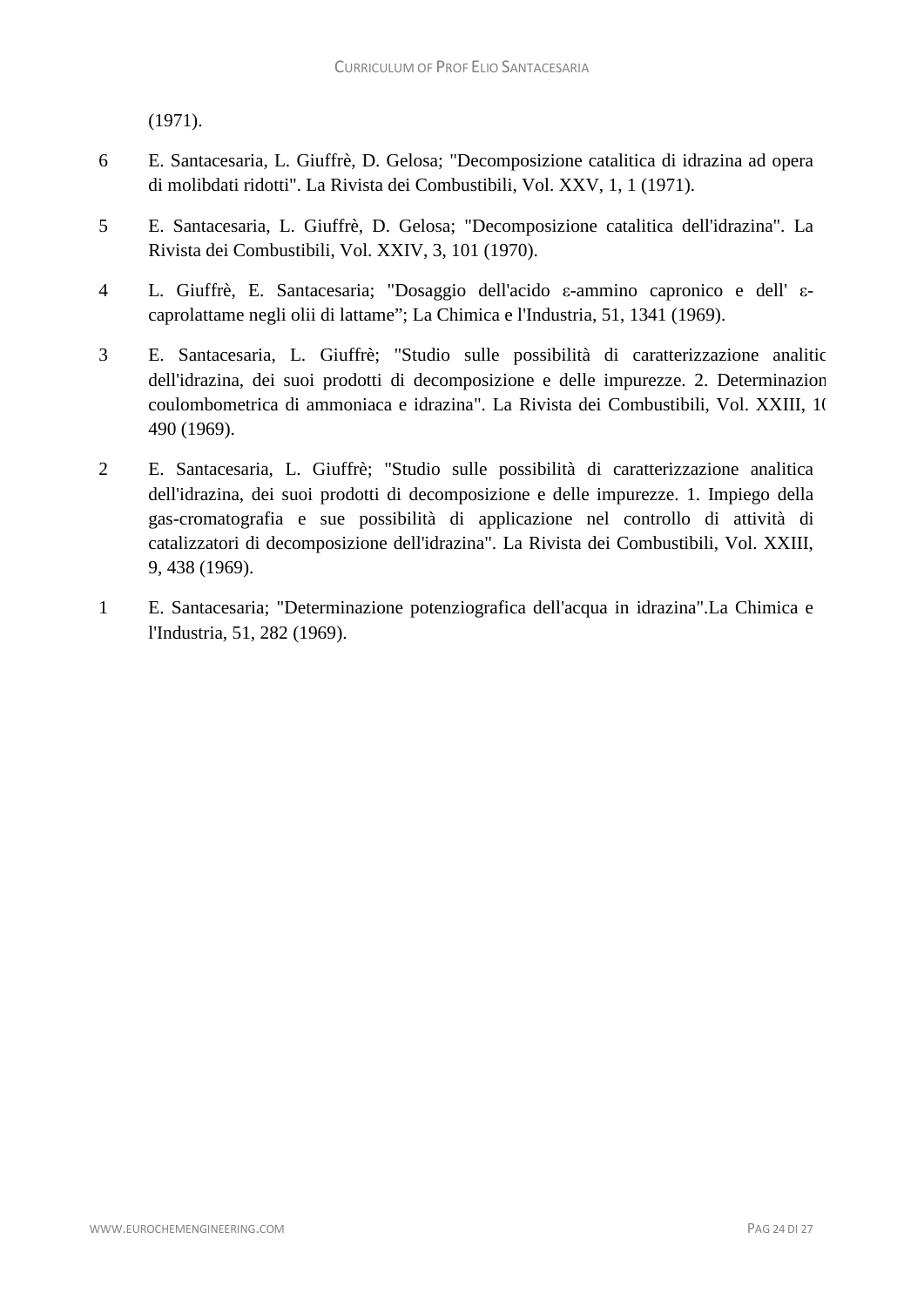# **List of Patents**

- 24 Santacesaria Elio, Tesser Riccardo, Vitiello Rosa, Di Serio Martino; A new process for the production of di-chlorohydrins; It. Patent RM2013A000488; PCT/IT2014/000227
- 23 G. Carotenuto, M. Di Serio, E. Santacesaria, R. Tesser; New process for the production of ethylacetate and and pure hydrogen from ethanol: Italian Patent NA2010A000009, 2010; WO2011/104738A2 assigned to EUROCHEM Engineering.
- 22 Santacesaria, Elio; Di Serio, Martino; Tesser, Riccardo; Turco, Rosa; Verde Domenico; Casale, Luca; (MYTHEN SpA) "Reactor for Immiscible Liquid Reagents". (MYTHEN SpA) PCT Int. Appl. (2010) WO 2010073216 (A1)
- 21 Santacesaria, Elio; Di Serio, Martino; Tesser, Riccardo. "Process for monochlorohydrins production from glycerol and hydrochloric acid" (EUROCHEM Engineering srl) PCT Int. Appl. (2008) WO 2008132770 A1 20081106
- 20 Vairo, Giuseppe; Di Serio, Martino; Santacesaria, Elio; Tesser, Riccardo; Cammarota, Francesco; Mandato, Nicola. " Process for the preparation of polyester polyols". (DOW Italia SpA) PCT Int. Appl. (2008), 24 pp. CODEN: PIXXD2 WO 2008037400 A1 20080403 CAN 148:403746 AN 2008:411839 CAPLUS
- 19 Siano, Dante; Di Serio, Martino; Tesser, Riccardo; Dimiccoli, Marinella; Cammarota, Francesco; Santacesaria, Elio; Siano, Luigi; Nastasi, Mario. "Process for the production of esters from vegetable oils or animal fats." (Aser S.r.l., Italy) PCT Int. Appl. (2006) WO 2006006033 A1 20060119
- 18 Siano, Dante; Nastasi, Mario; Santacesaria, Elio; Di Serio, Martino; Tesser, Riccardo; Guida, Maurizio. "Method for forming a packing for resin catalytic packed beds, and so formed packing." (Aser S.r.l., Italy) PCT Int. Appl. (2006), WO 2006046138 A1 20060504
- 17 Siano, Dante; Nastasi, Mario; Santacesaria, Elio; Di Serio, Martino; Tesser, Riccardo; Minutillo, Giuseppe; Ledda, Marianna; Tenore, Teresa. "Transesterification process for producing fatty acid esters from vegetable oils or animal fats using heterogeneous catalysts and aliphatic alcohols."; (Aser S.r.l., Italy) PCT Int. Appl. (2006), WO 2006050925 A1 20060518
- 16 Siano, Dante; Siano, Luigi; Nastasi, Mario; Santacesaria, Elio; Di Serio, Martino. "Method for producing esters from vegetable oils and animal fats by using heterogeneous catalysts." (Aser S.r.l., Italy). PCT Int. Appl. (2006), WO 2006094986 A1 20060914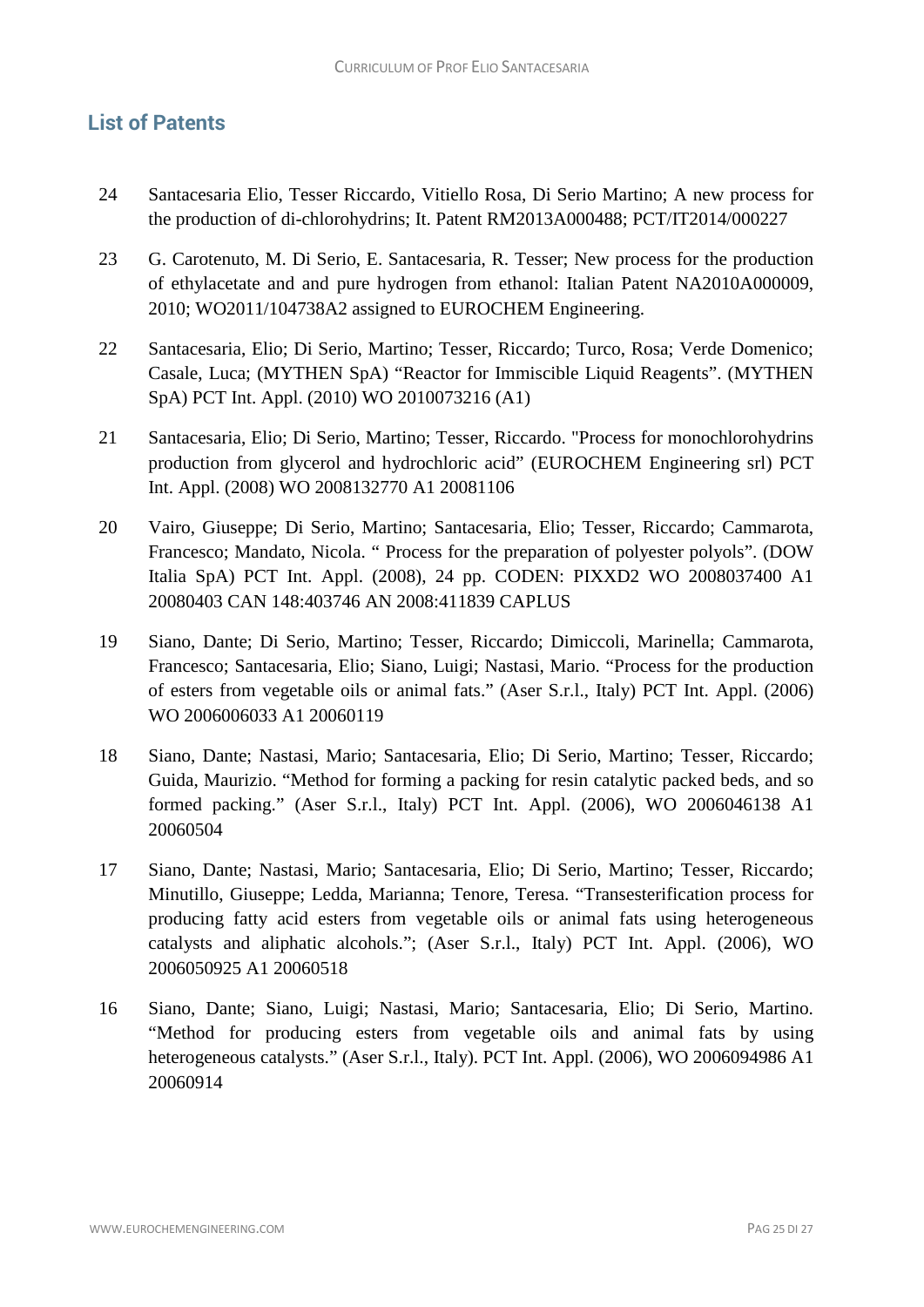- 15 Siano, Dante; Santacesaria, Elio; Fiandra, Valeria; Tesser, Riccardo; Di Nuzzi, Giovanni; Di Serio, Martino; Nastasi, Mario. "Continuous regioselective process for the production of 1,3-dichloro-2-propanol from glycerin and hydrochloric acid in the presence of organic carboxylic acid catalysts". (Aser S.r.l., Italy). PCT Int. Appl. (2006), WO 2006111810 A2 20061026
- 14 D. Siano, E. Santacesaria, V. Fiandra, R. Tesser, G. Di Nuzzi, M. Di Serio, M. Nastasi Processo per la produzione di alfa,gamma-dicloridrina da glicerina e acido cloridrico.. (ASER srl) Brevetto Italiano ITMI2005A000686. 2005
- 13 D. Siano, M. Nastasi, E. Santacesaria, M. Di Serio Processo per la produzione di esteri da oli vegetali o grassi animali con l'impiego di catalizzatori eterogenei. (ASER srl) Domanda di Brevetto Italiano ITMI2005A000361. 2005
- 12 D. Siano, M. Nastasi, E. Santacesaria, M. Di Serio, R. Tesser, G. Minutillo, M. Ledda, T. Tenore. Processo per la produzione di esteri da oli vegetali o grassi animali con l'impiego di catalizzatori eterogenei.. (ASER srl) Brevetto Italiano ITMI2004A002163. 2004
- 11 D. Siano, M. Nastasi, E. Santacesaria, M. Di Serio, R. Tesser, M. Guida. Procedimento per la realizzazione di un riempimento per letti catalitici impaccati costituiti da resine, e riempimento così realizzato.. (ASER srl) Brevetto Italiano ITMI2004A002056. 2004
- 10 D. Siano, M. Di Serio, R. Tesser, M. Dimiccoli, F. Cammarota, E. Santacesaria, L. Siano, M. Nastasi. Procedimento per la Produzione di esteri da oli vegetali o grassi animali.. (ASER srl) i Brevetto Italiano ITMI2004A001323. 2004
- 9 E. Santacesaria, M. Di Serio, R. Tesser, A. Ferrara; Processo per la produzione di polialchilen-tereftalati. Brevetto Italiano ITNA2003A000034. 2003
- 8 E. Santacesaria, R. Tesser, Di Serio M., Ambrosio M. Processo per la produzione di antrachinoni attraverso l'impiego di catalizzatori a base di poliossometallati. Brevetto Italiano ITRM20010701 - 2003-05-28
- 7 G. Brussani, E. Santacesaria, D. Gelosa "Agenti sequestranti del calcio a base di carboidrati ossidati e loro impiego come builder per detergenti" (FERTEC Srl) B.I. 67636A/90; EUR. PAT. 91113154.8
- 6 E. Santacesaria, F. Codignola, D. Gelosa, S. Carrà "Procedimento per la separazione di idrocarburi aromatici nei singoli componenti". (SISAS SpA) B.I. 21059A/82
- 5 S. Carrà, E. Santacesaria, M. Morbidelli, G. Niederjaufner "Procedimento per separare isomeri del monoclorotoluene in miscela tra loro ed isomeri così separati". (Caffaro SpA) B.I. 23840A/81
- 4 E. Santacesaria, S. Carrà, G. Caleffi, F. Codignola "Procedimento per la preparazione di acetato di etile" (SISAS SpA) Italian Patent 23795A/80